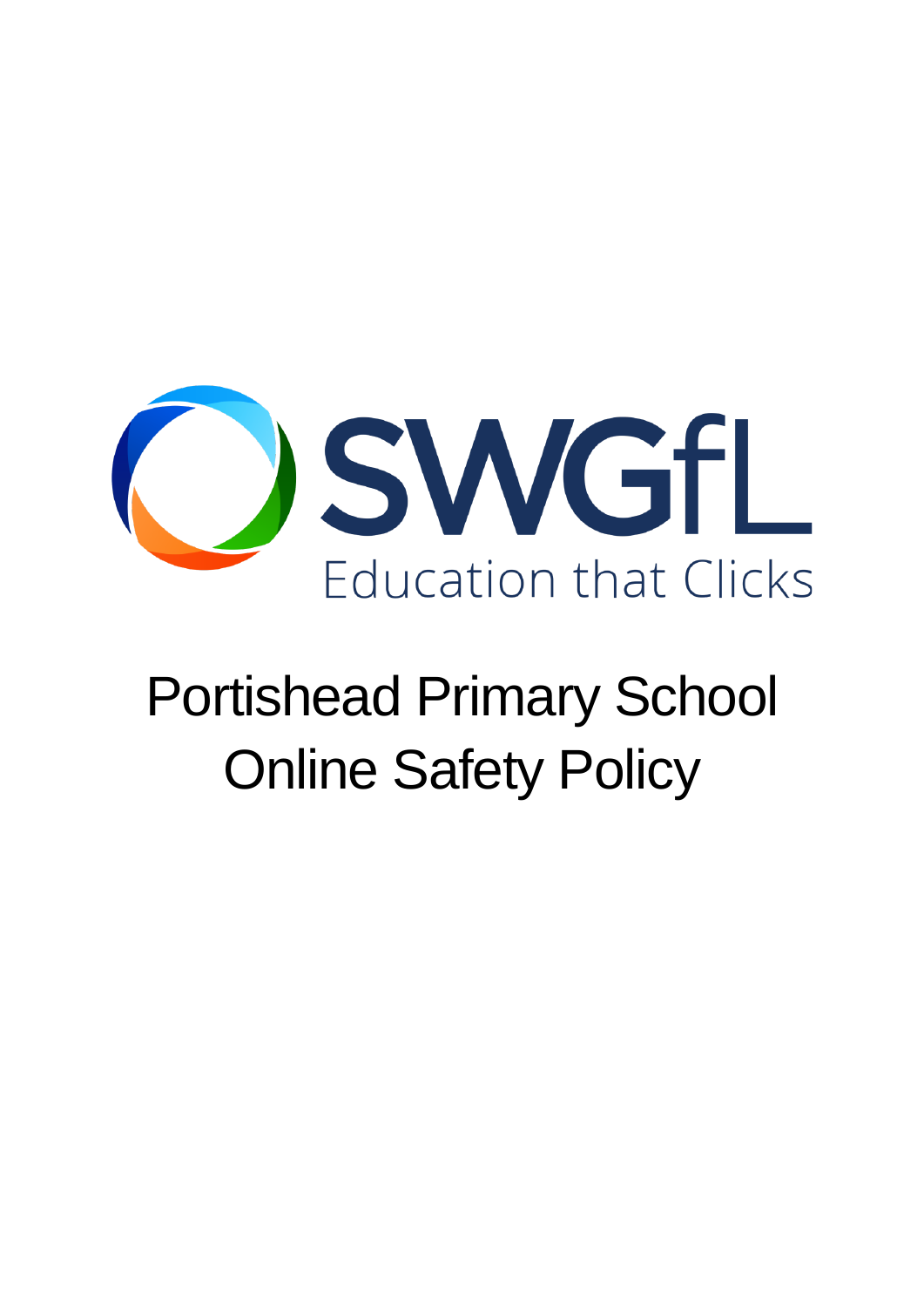

## Development / Monitoring / Review of this Policy

This Online Safety policy has been developed by a committee made up of:

- Headteacher/ Senior Leaders
- Online Safety Coordinator
- All Staff including Teachers, Support Staff, Admin and site staff
- **Governors**

Consultation with the whole school community has taken place through a range of formal and informal meetings.

### Schedule for Development / Monitoring / Review

| This Online Safety policy was approved by the Governing Body          | 28/3/22                        |
|-----------------------------------------------------------------------|--------------------------------|
| on:                                                                   |                                |
| The implementation of this Online Safety policy will be monitored     | Headteacher                    |
| by the:                                                               | E-Safety Leader                |
|                                                                       | Senior Leadership Team         |
|                                                                       | E-Safety Committee             |
| Monitoring will take place at regular intervals:                      | Annually                       |
| The Board of Directors / Governing Body / Governors Sub               | Annually                       |
| Committee will receive a report on the implementation of the          |                                |
| Online Safety Policy generated by the monitoring group (which         |                                |
| will include anonymous details of online safety incidents) at         |                                |
| regular intervals:                                                    |                                |
| The Online Safety Policy will be reviewed annually, or more           |                                |
| regularly in the light of any significant new developments in the use |                                |
| of the technologies, new threats to online safety or incidents that   |                                |
| have taken place. The next anticipated review date will be:           | Feb 2023                       |
| Should serious online safety incidents take place, the following      | North Somerset LA Safeguarding |
| external persons / agencies should be informed:                       | Team.                          |
|                                                                       | LSP Safeguarding Lead          |

The school will monitor the impact of the policy using:

- Logs of reported incidents
- Monitoring logs of internet activity (including sites visited) / filtering
- Internal monitoring data for network activity
- Surveys / questionnaires of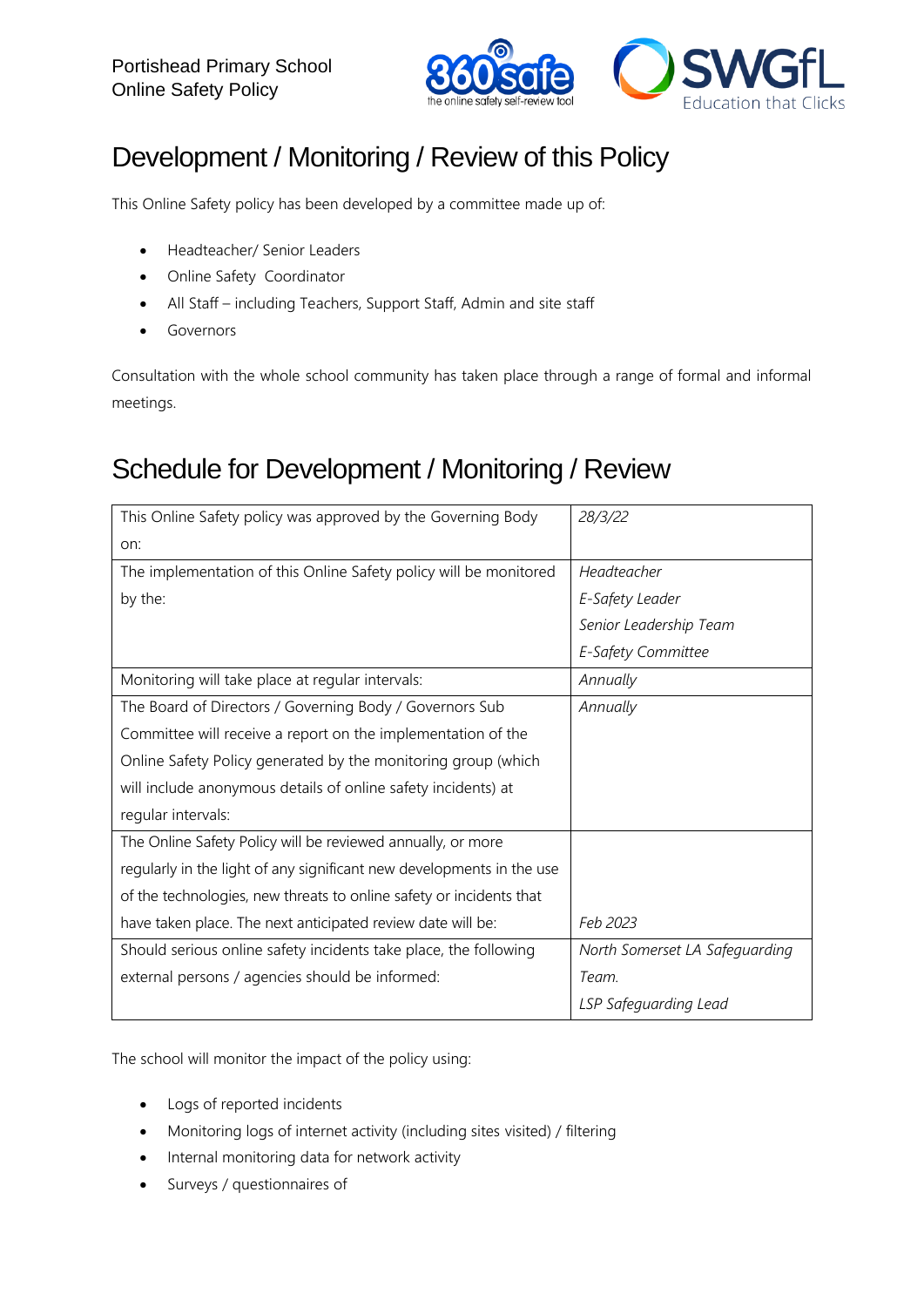

- o pupils
- o parents / carers
- o staff

# Scope of the Policy

This policy applies to all members of Portishead Primary School community (including staff, students, volunteers, parents / carers, visitors, community users) who have access to and are users of school digital technology systems, both in and out of the *school*.

The Education and Inspections Act 2006 empowers Headteachers / Principals to such extent as is reasonable, to regulate the behaviour of students / pupils when they are off the school site and empowers members of staff to impose disciplinary penalties for inappropriate behaviour. This is pertinent to incidents of online-bullying or other Online Safety incidents covered by this policy, which may take place outside of the school, but is linked to membership of the school. The 2011 Education Act increased these powers with regard to the searching for and of electronic devices and the deletion of data (see appendix for template policy). In the case of both acts, action can only be taken over issues covered by the published Behaviour Policy.

Portishead Primary School will deal with such incidents within this policy and associated behaviour and anti-bullying policies and will, where known, inform parents / carers of incidents of inappropriate Online Safety behaviour that take place out of school.

### Roles and Responsibilities

The following section outlines the online safety roles and responsibilities of individuals and groups within the school:

### Governors

Governors are responsible for the approval of the Online Safety Policy and for reviewing the effectiveness of the policy. This will be carried out by the Governors receiving regular information about online safety incidents and monitoring reports. A member of the Governing Body has taken on the role of Online Safety Governor as part of their duty as Safeguarding Governor. The role of the Online Safety Governor will include:

- regular meetings with the Online Safety Co-ordinator
- attendance at Online Safety Group meetings
- regular monitoring of online safety incident logs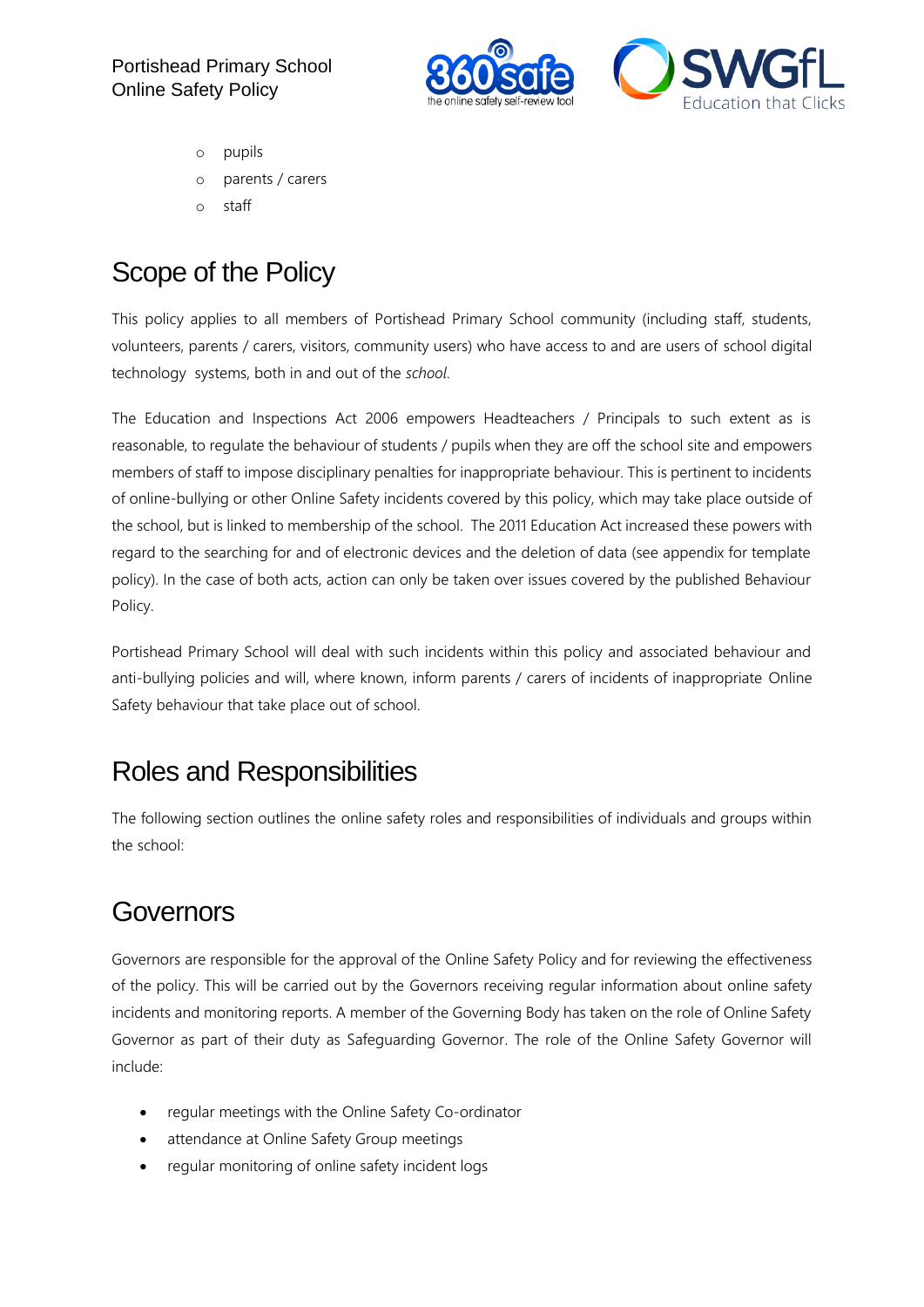

- regular monitoring of filtering / change control logs
- reporting to relevant Governors / Committee / meeting

### Headteacher and Senior Leaders

- The *Headteacher* has a duty of care for ensuring the safety (including online safety) of members of the school community, though the day to day responsibility for online safety will be delegated to the Online Safety Lead.
- The Headteacher and (at least) another member of the Senior Leadership Team should be aware of the procedures to be followed in the event of a serious online safety allegation being made against a member of staff (see flow chart on dealing with online safety incidents – included in a later section – "Responding to incidents of misuse" and relevant *MAT* disciplinary procedures).
- The Headteacher/ Senior Leaders are responsible for ensuring that the Online Safety Lead and other relevant staff receive suitable training to enable them to carry out their online safety roles and to train other colleagues, as relevant.
- The Headteacher/ Senior Leaders will ensure that there is a system in place to allow for monitoring and support of those in school who carry out the internal online safety monitoring role. This is to provide a safety net and also support to those colleagues who take on important monitoring roles.
- The Senior Leadership Team will receive regular monitoring reports from the Online Safety Lead.

### Online Safety Lead

- leads the Online Safety Group
- takes day to day responsibility for online safety issues and has a leading role in establishing and reviewing the school online safety policies / documents
- ensures that all staff are aware of the procedures that need to be followed in the event of an online safety incident taking place.
- provides training and advice for staff
- liaises with the MAT
- liaises with school technical staff
- receives reports of online safety incidents and creates a log of incidents to inform future online safety developments
- meets regularly with Online Safety *Governor* to discuss current issues, review incident logs and filtering / change control logs
- attends relevant meeting / committee of *Governors*
- reports regularly to Senior Leadership Team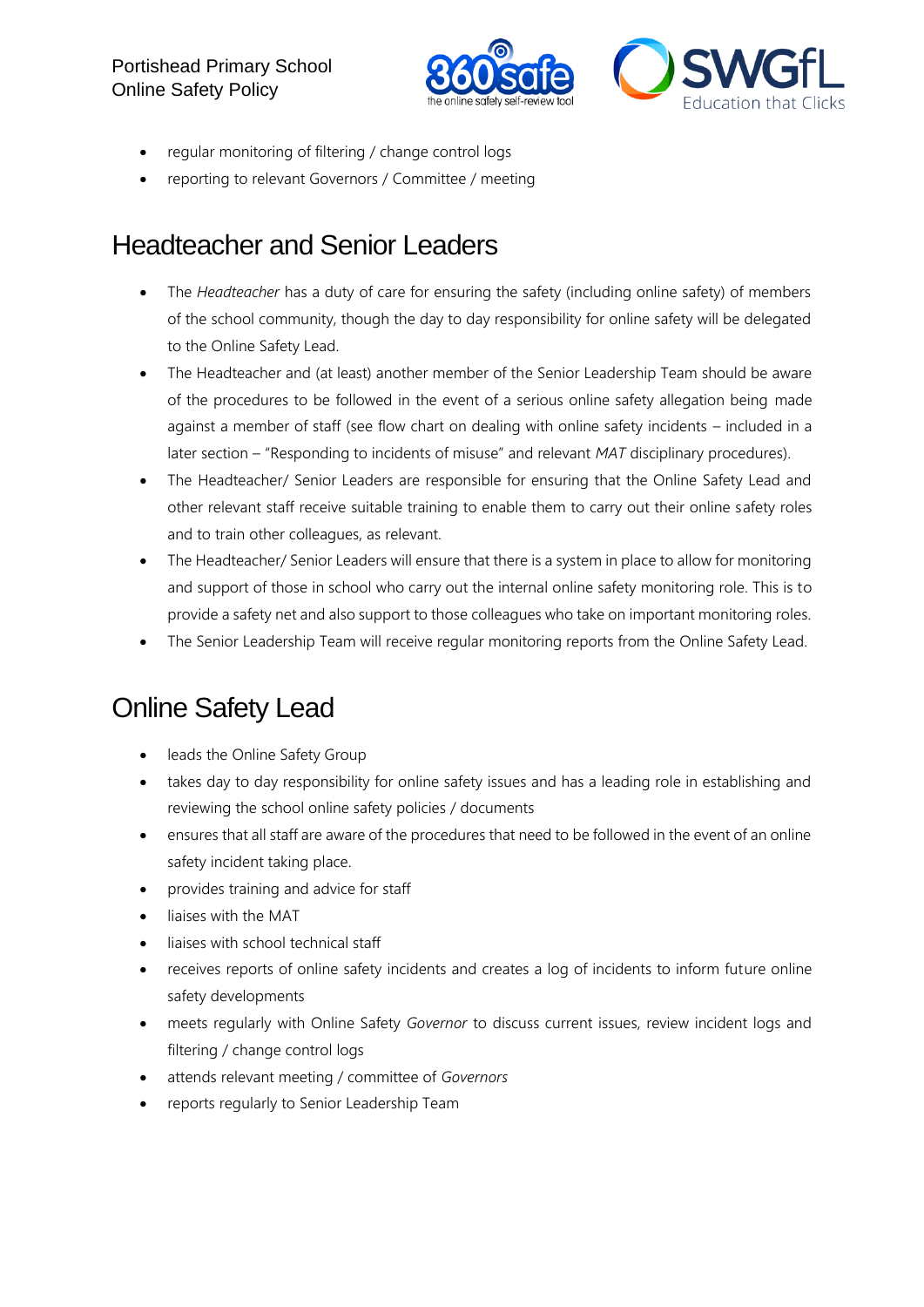

## Network (Business) Manager

The Network Manager is responsible for ensuring:

- that the *school's* technical infrastructure is secure and is not open to misuse or malicious attack
- that Portishead Primary School meets required online safety technical requirements and any *MAT*  Online Safety Policy / Guidance that may apply.
- that users may only access the networks and devices through a properly enforced password protection policy, in which passwords are regularly changed
- the filtering policy (if it has one), is applied and updated on a regular basis and that its implementation is not the sole responsibility of any single person
- that they keep up to date with online safety technical information in order to effectively carry out their online safety role and to inform and update others as relevant
- that the use of the network is regularly monitored in order that any misuse / attempted misuse can be reported to the Headteacher and/or Online Safety Lead for investigation / action / sanction
- that monitoring software / systems are implemented and updated as agreed in school policies

### Teaching and Support Staff

Are responsible for ensuring that:

- they have an up to date awareness of online safety matters and of the current school Online Safety Policy and practices
- they have read, understood and signed the Staff Acceptable Use Policy / Agreement (AUP)
- they report any suspected misuse or problem to the Headteacher/ Senior Leader and/or Online Safety Lead for investigation / action / sanction
- all digital communications with students / pupils / parents / carers should be on a professional level and only carried out using official school systems
- online safety issues are embedded in all aspects of the curriculum and other activities
- students / pupils understand and follow the Online Safety Policy and acceptable use policies
- students / pupils have a good understanding of research skills and the need to avoid plagiarism and uphold copyright regulations
- they monitor the use of digital technologies, mobile devices, cameras etc in lessons and other school activities (where allowed) and implement current policies with regard to these devices
- in lessons where internet use is pre-planned students should be guided to sites checked as suitable for their use and that processes are in place for dealing with any unsuitable material that is found in internet searches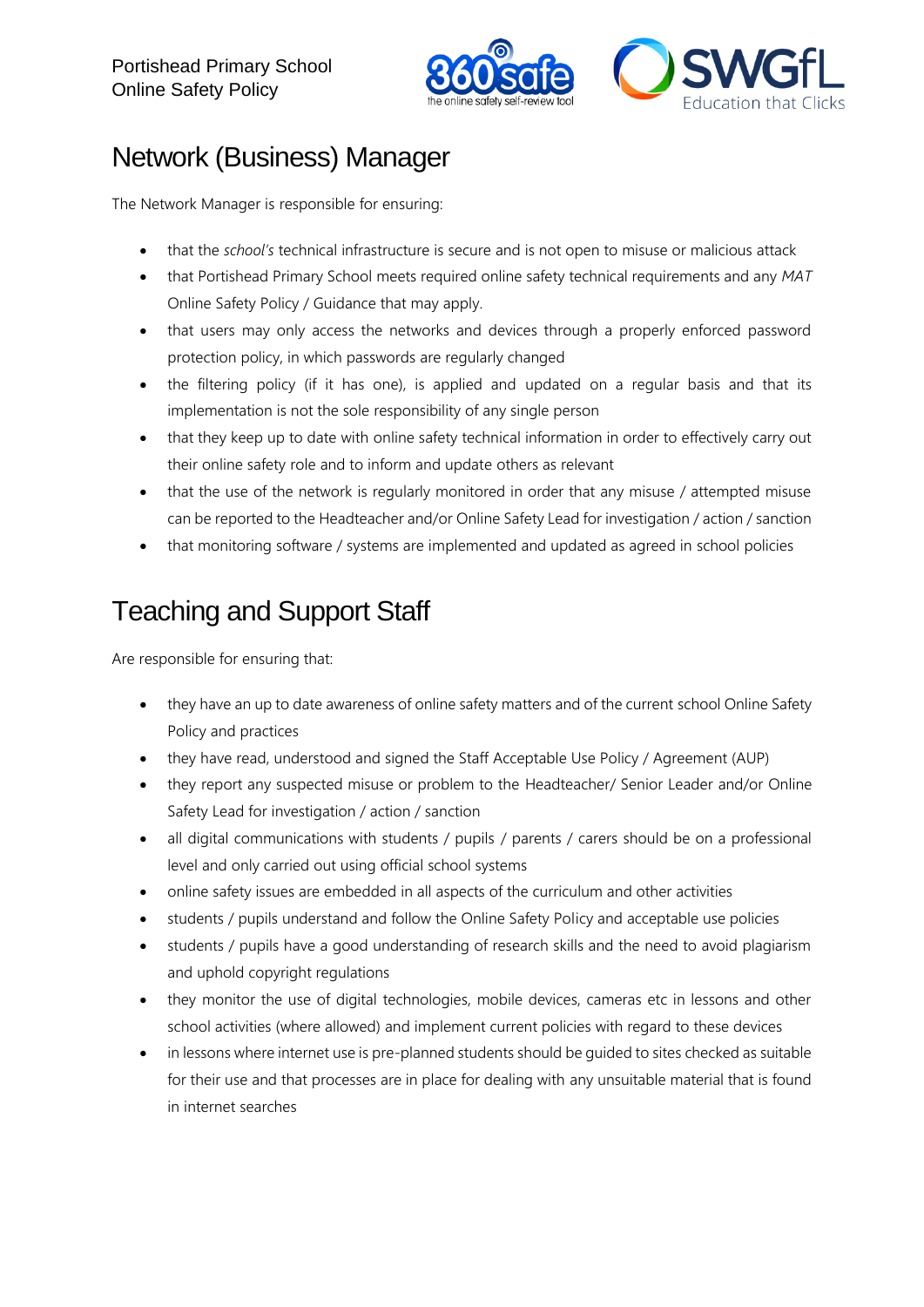

## Designated Safeguarding Officer

Should be trained in Online Safety issues and be aware of the potential for serious child protection / safeguarding issues to arise from:

- sharing of personal data
- access to illegal / inappropriate materials
- inappropriate on-line contact with adults / strangers
- potential or actual incidents of grooming
- online-bullying

### Online Safety Group

The Online Safety Group provides a consultative group that has wide representation from Portishead Primary School community, with responsibility for issues regarding online safety and the monitoring the Online Safety Policy including the impact of initiatives. Depending on the size or structure of Portishead Primary School this group may be part of the safeguarding group. The group will also be responsible for regular reporting to the *Governing Body*.

Members of the Online Safety Group (or other relevant group) will assist the Online Safety Lead (or other relevant person, as above) with:

- the production / review / monitoring of the school Online Safety Policy / documents.
- the production / review / monitoring of the school filtering policy (if the school chooses to have one) and requests for filtering changes.
- mapping and reviewing the online safety / digital literacy curricular provision ensuring relevance, breadth and progression
- monitoring network / internet / incident logs
- consulting stakeholders including parents / carers and the students / pupils about the online safety provision
- monitoring improvement actions identified through use of the 360 degree safe self-review tool

### Students / Pupils:

- are responsible for using Portishead Primary School digital technology systems in accordance with the Student / Pupil Acceptable Use Agreement
- have a good understanding of research skills and the need to avoid plagiarism and uphold copyright regulations
- need to understand the importance of reporting abuse, misuse or access to inappropriate materials and know how to do so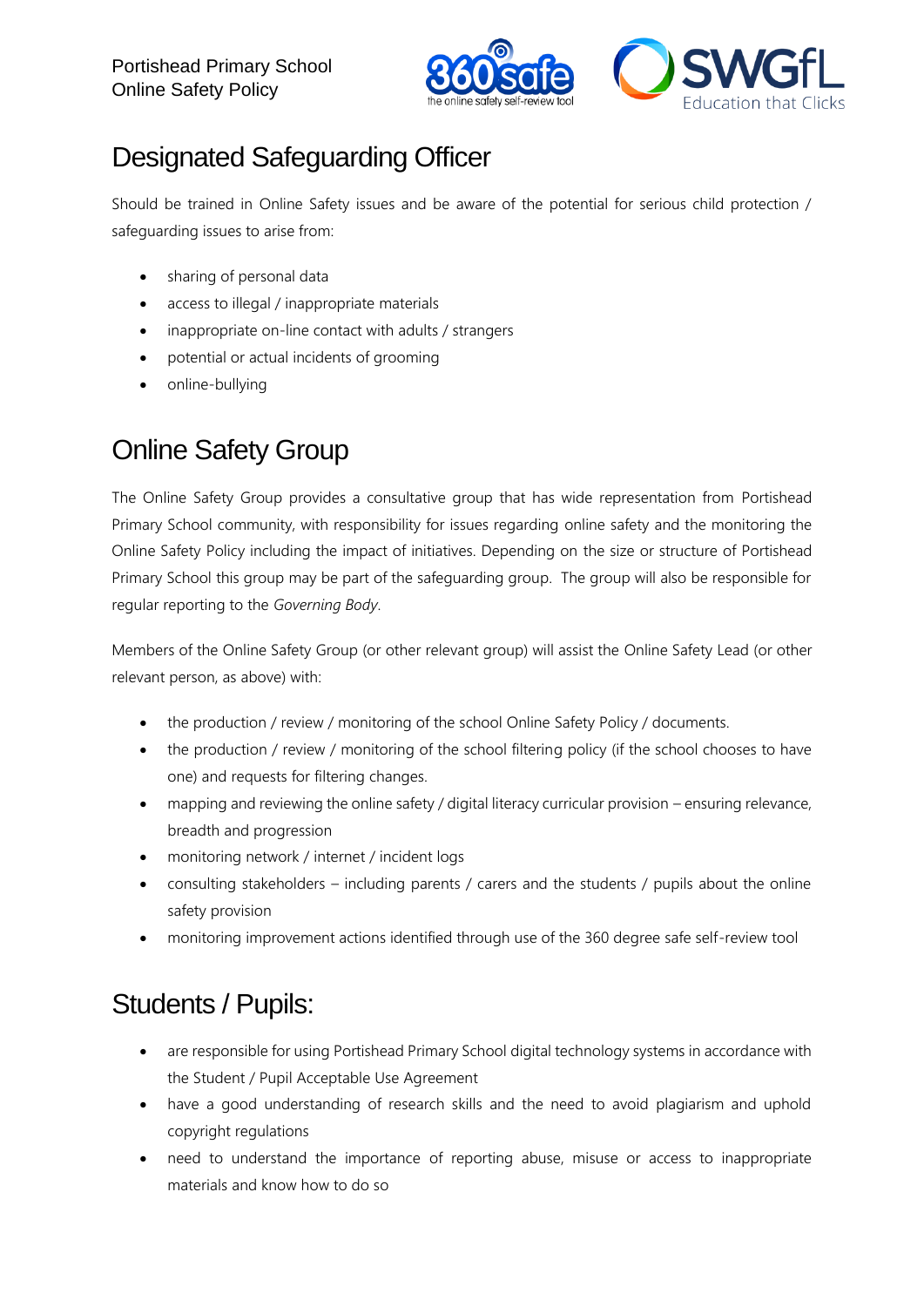

- will be expected to know and understand policies on the use of mobile devices and digital cameras. They should also know and understand policies on the taking / use of images and on onlinebullying.
- should understand the importance of adopting good online safety practice when using digital technologies out of school and realise that the school's Online Safety Policy covers their actions out of school, if related to their membership of the school

### Parents / Carers

Parents / Carers play a crucial role in ensuring that their children understand the need to use the internet / mobile devices in an appropriate way. Portishead Primary School will take every opportunity to help parents understand these issues through parents' evenings, newsletters, letters, the school website and information about national / local online safety campaigns. Parents and carers will be encouraged to support Portishead Primary School in promoting good online safety practice and to follow guidelines on the appropriate use of:

- digital and video images taken at school events
- access to parents' sections of the website and on-line student / pupil records
- their children's personal devices in Portishead Primary School (where this is allowed)

### Community Users

Community Users who access school systems Platform as part of the wider *school* provision will be expected to sign a Community User AUA before being provided with access to school systems.

# Policy Statements

### Education – Pupils

Whilst regulation and technical solutions are very important, their use must be balanced by educating students to take a responsible approach. The education of *pupils* in online safety is therefore an essential part of the school's online safety provision. Children and young people need the help and support of the school to recognise and avoid online safety risks and build their resilience.

Online safety should be a focus in all areas of the curriculum and staff should reinforce online safety messages across the curriculum. The online safety curriculum should be broad, relevant and provide progression, with opportunities for creative activities and will be provided in the following ways: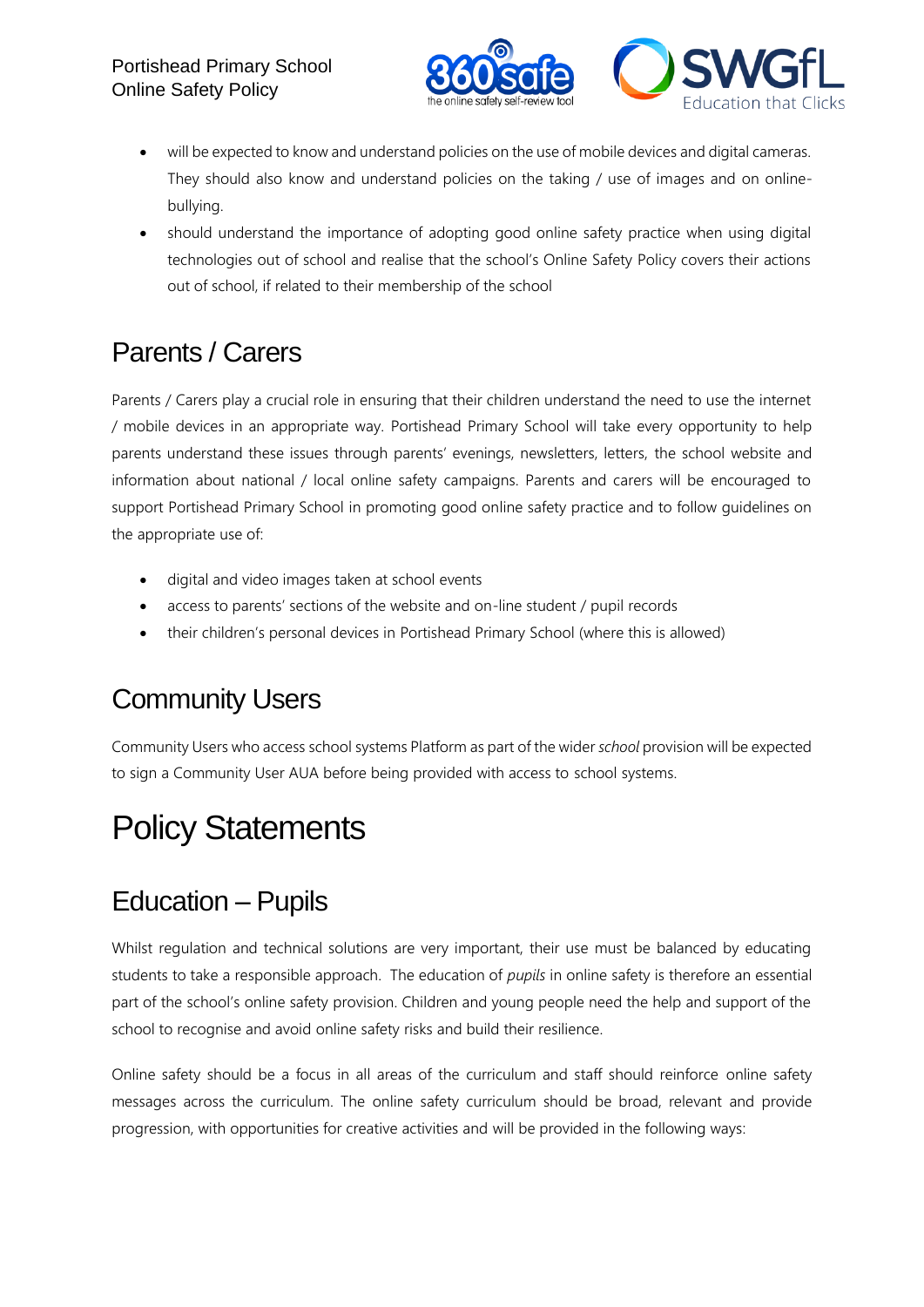

- A planned online safety curriculum should be provided as part of Computing / PHSE / other lessons and should be regularly revisited
- Key online safety messages should be reinforced as part of a planned programme of assemblies and pastoral activities
- Pupils should be taught in all lessons to be critically aware of the materials / content they access on-line and be guided to validate the accuracy of information.
- Students should be taught to acknowledge the source of information used and to respect copyright when using material accessed on the internet
- Pupils should be supported in building resilience to radicalisation by providing a safe environment for debating controversial issues and helping them to understand how they can influence and participate in decision-making.
- Pupils should be helped to understand the need for the student / pupil Acceptable Use Agreement and encouraged to adopt safe and responsible use both within and outside school.
- Staff should act as good role models in their use of digital technologies, the internet and mobile devices
- in lessons where internet use is pre-planned, it is best practice that pupils should be quided to sites checked as suitable for their use and that processes are in place for dealing with any unsuitable material that is found in internet searches.
- Where pupils are allowed to freely search the internet, staff should be vigilant in monitoring the content of the websites the young people visit.
- It is accepted that from time to time, for good educational reasons, students may need to research topics (eg racism, drugs, discrimination) that would normally result in internet searches being blocked. In such a situation, staff can request that the Technical Staff (or other relevant designated person) can temporarily remove those sites from the filtered list for the period of study. Any request to do so, should be auditable, with clear reasons for the need.

### Education – Parents / Carers

Many parents and carers have only a limited understanding of online safety risks and issues, yet they play an essential role in the education of their children and in the monitoring / regulation of the children's online behaviours. Parents may underestimate how often children and young people come across potentially harmful and inappropriate material on the internet and may be unsure about how to respond.

Portishead Primary School will therefore seek to provide information and awareness to parents and carers through:

- Curriculum activities
- Letters, newsletters, the school website
- Parents / Carers evenings / sessions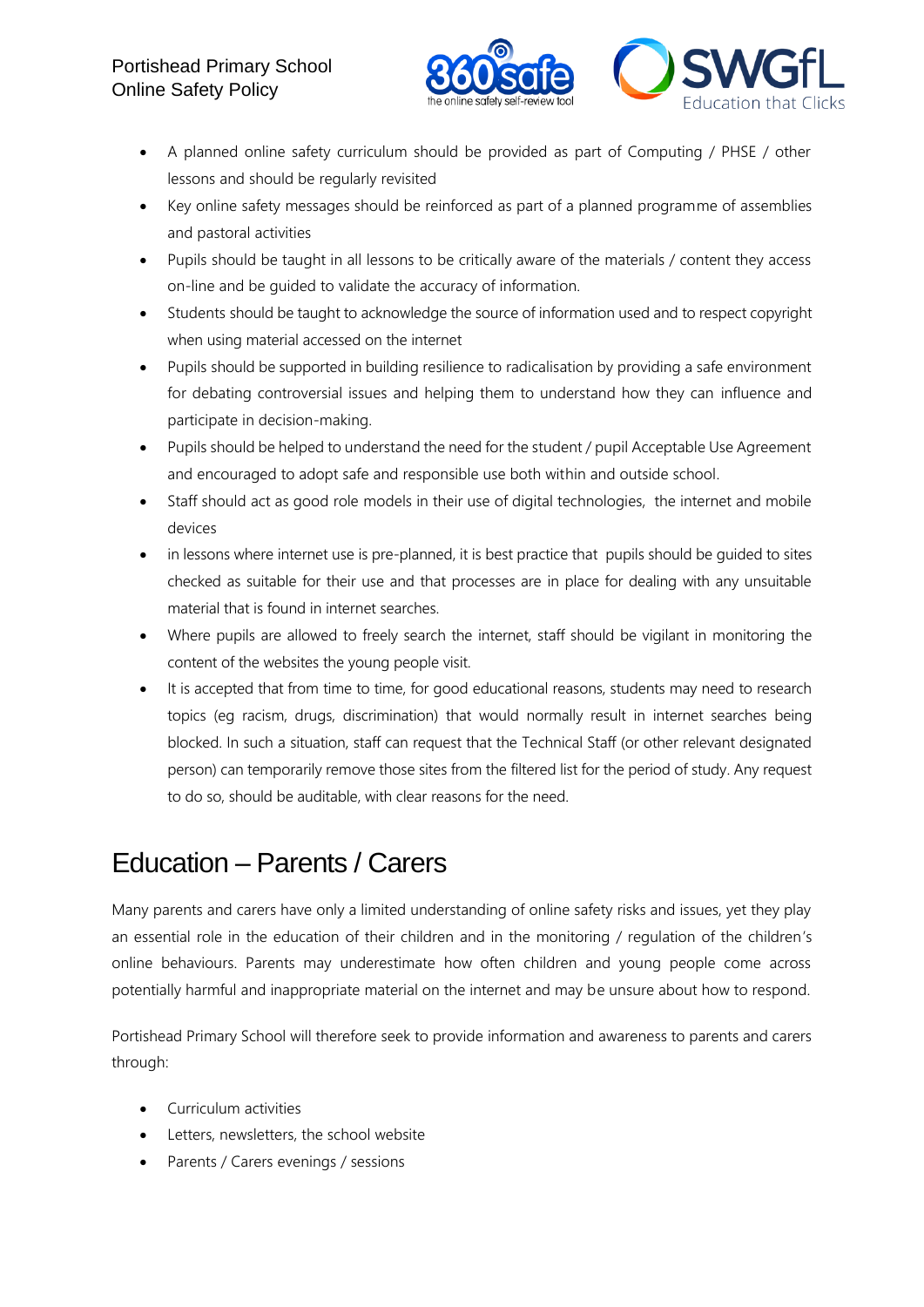

- High profile events / campaigns e.g. Safer Internet Day
- Reference to the relevant websites / publications e.g. [swgfl.org.uk](http://swgfl.org.uk/) www.saferinternet.org.uk/ <http://www.childnet.com/parents-and-carers>

### Education – The Wider Community

Portishead Primary School will provide opportunities for local community groups / members of the community to gain from the school's online safety knowledge and experience. This may be offered through the following:

- Providing family learning courses in use of new digital technologies, digital literacy and online safety
- Online safety messages targeted towards grandparents and other relatives as well as parents.
- Portishead Primary School website will provide online safety information for the wider community
- Supporting community groups e.g. Early Years Settings, Childminders, youth / sports / voluntary groups to enhance their Online Safety provision

### Education & Training – Staff / Volunteers

It is essential that all staff receive online safety training and understand their responsibilities, as outlined in this policy. Training will be offered as follows:

- A planned programme of formal online safety training will be made available to staff. This will be regularly updated and reinforced. An audit of the online safety training needs of all staff will be carried out regularly.
- All new staff should receive online safety training as part of their induction programme, ensuring that they fully understand Portishead Primary School Online Safety Policy and Acceptable Use Agreements.
- It is expected that some staff will identify online safety as a training need within the performance management process.
- The Online Safety Lead (or other nominated person) will receive regular updates through attendance at external training events (eg from SWGfL / LA/ LSP / other relevant organisations) and by reviewing guidance documents released by relevant organisations.
- This Online Safety Policy and its updates will be presented to and discussed by staff in staff meetings / INSET days.
- The Online Safety Lead (or other nominated person) will provide advice / quidance / training to individuals as required.

### Training – Governors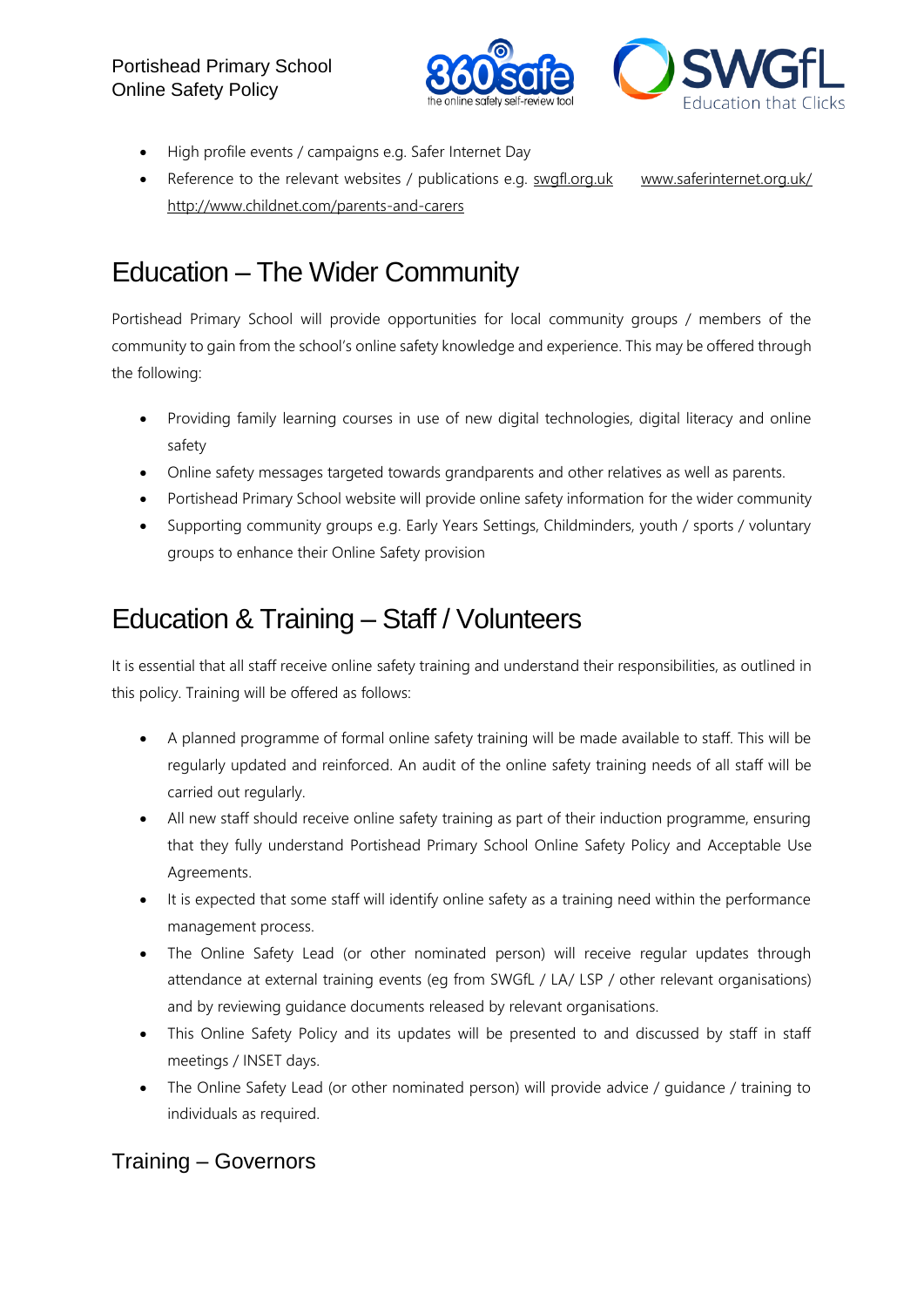

Governors should take part in online safety training / awareness sessions, with particular importance for those who are members of any subcommittee / group involved in technology / online safety / health and safety /safeguarding. This may be offered in a number of ways:

- Attendance at training provided by the MAT or other relevant organisation (e.g. SWGfL).
- Participation in school training / information sessions for staff or parents

### Technical – infrastructure / equipment, filtering and monitoring

Portishead Primary School will be responsible for ensuring that Portishead Primary School infrastructure / network is as safe and secure as is reasonably possible and that policies and procedures approved within this policy are implemented. It will also need to ensure that the relevant people named in the above sections will be effective in carrying out their online safety responsibilities:

- *•* School technical systems will be managed in ways that ensure that Portishead Primary School meets recommended technical requirements
- *•* There will be regular reviews and audits of the safety and security of school technical systems
- *•* Servers, wireless systems and cabling must be securely located and physical access restricted
- *•* All users will have clearly defined access rights to school technical systems and devices.
- *•* All users (at KS2) will be provided with a username and secure password by the Online Safety Lead and Network Manager who will keep an up to date record of users and their usernames. Users are responsible for the security of their username and password and will be required to change their password every year.
- *•* The administrator passwords for Portishead Primary School ICT systems, used by the Network Manager must also be available to the Headteacher or other nominated senior leader and kept in a secure place (eg school safe)
- *•* The School Business Manager is responsible for ensuring that software licence logs are accurate and up to date and that regular checks are made to reconcile the number of licences purchased against the number of software installations
- *•* Internet access is filtered for all users. Illegal content (child sexual abuse images) is filtered by the broadband or filtering provider by actively employing the Internet Watch Foundation CAIC list. Content lists are regularly updated and internet use is logged and regularly monitored. There is a clear process in place to deal with requests for filtering changes
- *•* Internet filtering / monitoring should ensure that children are safe from terrorist and extremist material when accessing the internet.
- *•* Portishead Primary School has provided enhanced / differentiated user-level filtering
- School technical staff regularly monitor and record the activity of users on the school technical systems and users are made aware of this in the Acceptable Use Agreement.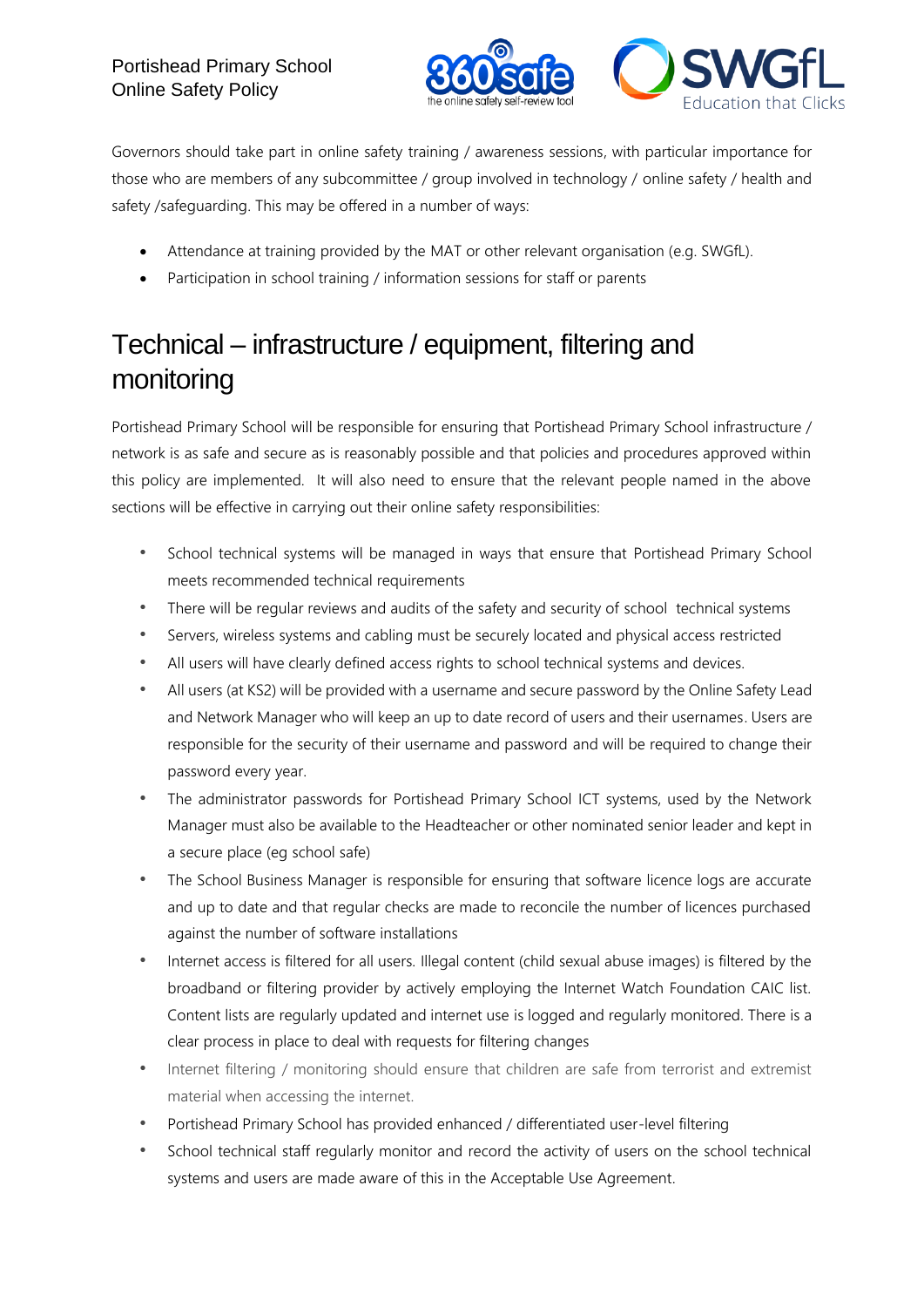

- *•* An appropriate system is in place for users to report any actual / potential technical incident / security breach to the relevant person, as agreed).
- *•* Appropriate security measures are in place to protect the servers, firewalls, routers, wireless systems, work stations, mobile devices etc from accidental or malicious attempts which might threaten the security of the school systems and data. These are tested regularly. The school infrastructure and individual workstations are protected by up to date virus software.
- *•* An agreed policy is in place for the provision of temporary access of "guests" (eg trainee teachers, supply teachers, visitors) onto the school systems.
- *•* An agreed policy is in place regarding the extent of personal use that users (staff / students / pupils / community users) and their family members are allowed on school devices that may be used out of school.
- *•* An agreed policy is in place that allows staff to / forbids staff from downloading executable files and installing programmes on school devices.
- *•* An agreed policy is in place regarding the use of removable media (eg memory sticks / CDs / DVDs) by users on school devices. Personal data cannot be sent over the internet or taken off the school site unless safely encrypted or otherwise secured.

### Mobile Technologies (including BYOD/BYOT)

Mobile technology devices may be school owned/provided or personally owned and might include: smartphone, tablet, notebook / laptop or other technology that usually has the capability of utilising the school's wireless network. The device then has access to the wider internet which may include the school's learning platform and other cloud based services such as email and data storage.

All users should understand that the primary purpose of the use mobile / personal devices in a school context is educational. The mobile technologies policy should be consistent with and inter-related to other relevant school polices including but not limited to the Safeguarding Policy, Behaviour Policy, Bullying Policy, Acceptable Use Policy, and policies around theft or malicious damage. Teaching about the safe and appropriate use of mobile technologies should be an integral part of the school's Online Safety education programme.

- The school Acceptable Use Agreements for staff, pupils/students and parents / carers will give consideration to the use of mobile technologies
- The school allows: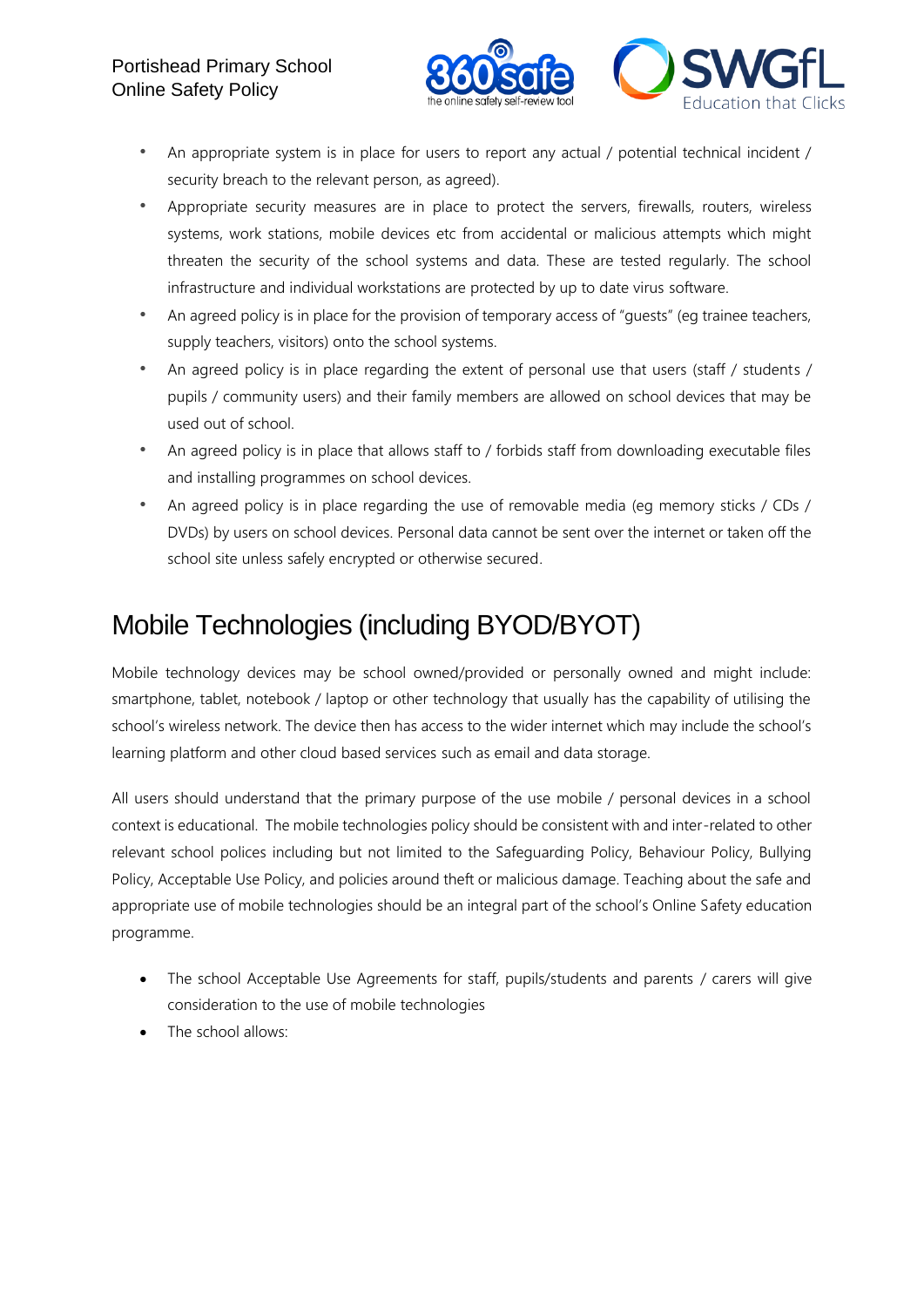



|                     |             | <b>School Devices</b> |                     |           | <b>Personal Devices</b><br>Staff<br>owned<br>owned<br>Yes but<br>not used<br>in<br>stored<br>presence<br>safely<br>оf<br>children<br>Yes |             |  |
|---------------------|-------------|-----------------------|---------------------|-----------|------------------------------------------------------------------------------------------------------------------------------------------|-------------|--|
|                     | School      | School owned          | Authorised          | Student   |                                                                                                                                          | Visitor     |  |
|                     | owned for   | for multiple          | device <sup>1</sup> |           |                                                                                                                                          | owned       |  |
|                     | single user | users                 |                     |           |                                                                                                                                          |             |  |
| Allowed in school   | Yes         | Yes                   | Yes                 | Yes but   |                                                                                                                                          | Yes but     |  |
|                     |             |                       |                     | not to be |                                                                                                                                          | not used    |  |
|                     |             |                       |                     | used and  |                                                                                                                                          |             |  |
|                     |             |                       |                     |           |                                                                                                                                          |             |  |
|                     |             |                       |                     |           |                                                                                                                                          |             |  |
|                     |             |                       |                     |           |                                                                                                                                          |             |  |
| Full network access | Yes         | Yes                   | Yes                 |           |                                                                                                                                          |             |  |
| Internet only       |             |                       |                     |           |                                                                                                                                          | Yes for     |  |
|                     |             |                       |                     |           |                                                                                                                                          | Governors   |  |
|                     |             |                       |                     |           |                                                                                                                                          | and         |  |
|                     |             |                       |                     |           |                                                                                                                                          | education   |  |
|                     |             |                       |                     |           |                                                                                                                                          | al visitors |  |
| No network access   |             |                       |                     | Yes       |                                                                                                                                          | $Yes - to$  |  |
|                     |             |                       |                     |           |                                                                                                                                          | other       |  |
|                     |             |                       |                     |           |                                                                                                                                          | visitors    |  |

Aspects that the school may wish to consider and be included in their Online Safety Policy, Mobile Technologies Policy or Acceptable Use Agreements:

School owned / provided devices:

- Who they will be allocated to
- Where, when and how their use is allowed times / places / in school / out of school
- If personal use is allowed
- Levels of access to networks / internet (as above)
- Management of devices / installation of apps / changing of settings / monitoring
- Network / broadband capacity
- Technical support
- Filtering of devices
- Access to cloud services
- Data Protection
- Taking / storage / use of images
- Exit processes what happens to devices / software / apps / stored data if user leaves the school
- Liability for damage

-

 $1$  Authorised device – purchased by the pupil/family through a school-organised scheme. This device may be given full access to the network as if it were owned by the school.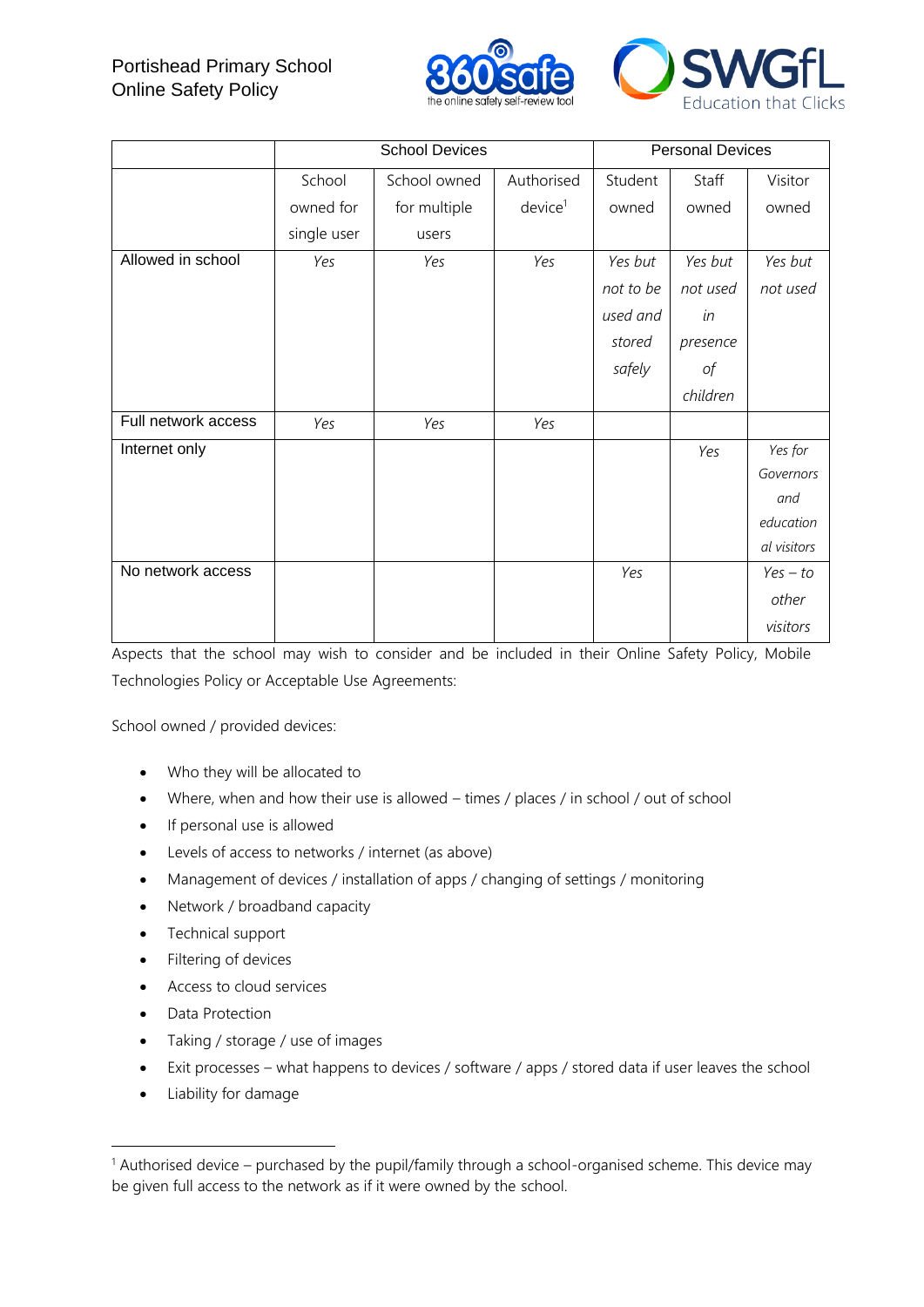

Staff training

Personal devices:

- Which users are allowed to use personal mobile devices in school (staff / pupils / students / visitors)
- Restrictions on where, when and how they may be used in school
- Storage
- Whether staff will be allowed to use personal devices for school business
- Levels of access to networks / internet (as above)
- Network / broadband capacity
- Technical support (this may be a clear statement that no technical support is available)
- Filtering of the internet connection to these devices
- Data Protection
- The right to take, examine and search users devices in the case of misuse (England only) n.b. this must also be included in the Behaviour Policy.
- Taking / storage / use of images
- Liability for loss/damage or malfunction following access to the network (likely to be a disclaimer about school responsibility).
- Identification / labelling of personal devices
- How visitors will be informed about school requirements
- How education about the safe and responsible use of mobile devices is included in the school Online Safety education programmes.

### Use of digital and video images

The development of digital imaging technologies has created significant benefits to learning, allowing staff and students instant use of images that they have recorded themselves or downloaded from the internet. However, staff, parents / carers and students need to be aware of the risks associated with publishing digital images on the internet. Such images may provide avenues for cyberbullying to take place. Digital images may remain available on the internet forever and may cause harm or embarrassment to individuals in the short or longer term. It is common for employers to carry out internet searches for information about potential and existing employees. The school will inform and educate users about these risks and will implement policies to reduce the likelihood of the potential for harm:

- When using digital images, staff should inform and educate students about the risks associated with the taking, use, sharing, publication and distribution of images. In particular they should recognise the risks attached to publishing their own images on the internet e.g. on social networking sites.
- Written permission from parents or carers will be obtained before photographs of students / pupils are published on the school website / social media / local press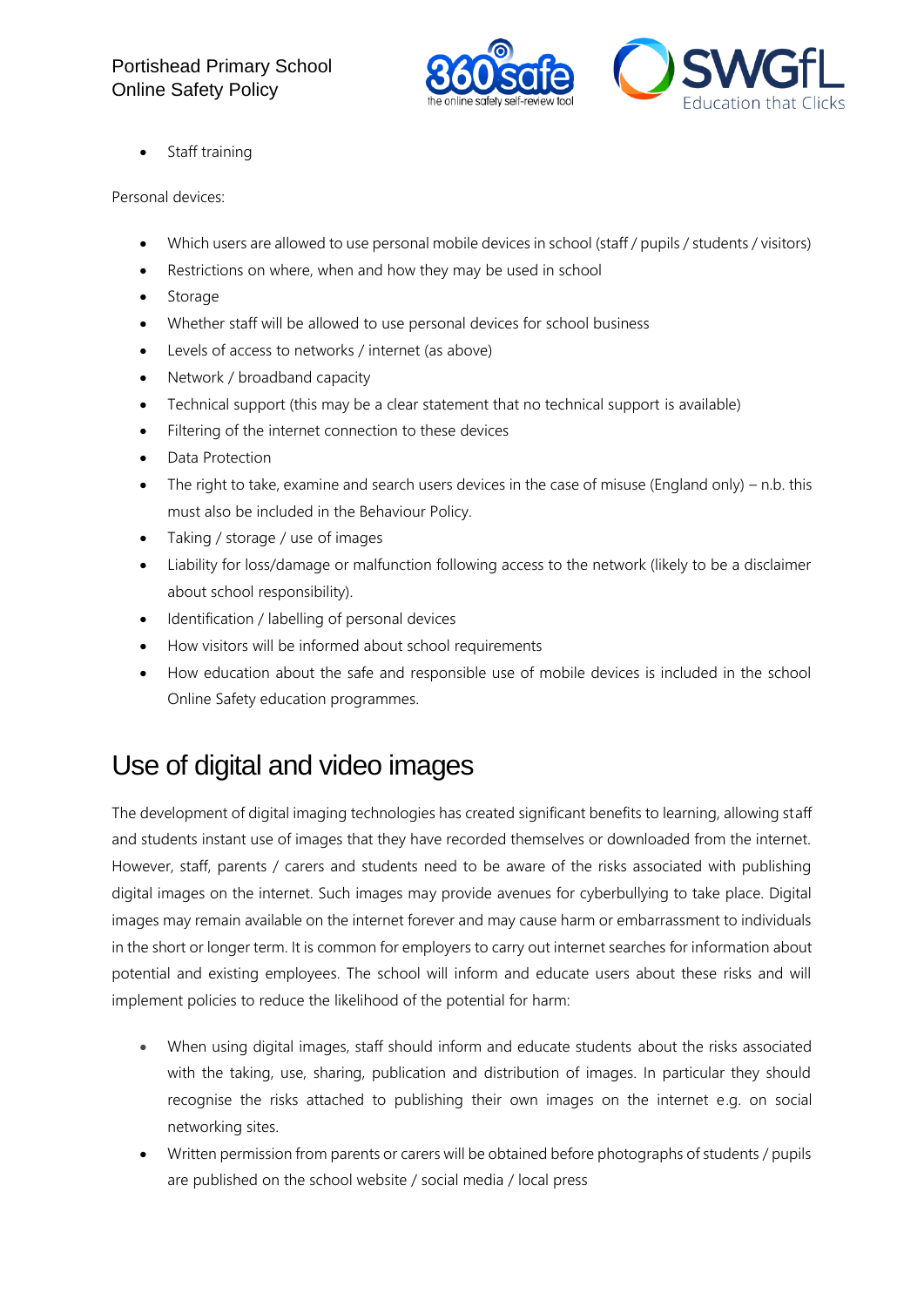

- In accordance with quidance from the Information Commissioner's Office, parents / carers are welcome to take videos and digital images of their children at school events for their own personal use (as such use in not covered by the Data Protection Act). To respect everyone's privacy and in some cases protection, these images should not be published / made publicly available on social networking sites, nor should parents / carers comment on any activities involving other *students / pupils* in the digital / video images.
- Staff and volunteers are allowed to take digital / video images to support educational aims, but must follow school policies concerning the sharing, distribution and publication of those images. Those images should only be taken on school equipment, the personal equipment of staff should not be used for such purposes.
- Care should be taken when taking digital / video images that students / pupils are appropriately dressed and are not participating in activities that might bring the individuals or Portishead Primary School into disrepute.
- Students / pupils must not take, use, share, publish or distribute images of others without their permission
- Photographs published on the website, or elsewhere that include students / pupils will be selected carefully and will comply with good practice guidance on the use of such images.
- Students' full names will not be used anywhere on a website or blog, particularly in association with photographs.
- Students' work can only be published with the permission of the student and parents or carers.

### Data Protection

Personal data will be recorded, processed, transferred and made available according to the current data protection legislation.

Portishead Primary School must ensure that:

- It has a Data Protection Policy.
- It has paid the appropriate fee to the Information Commissioner's Office (ICO).
- It has appointed a Data Protection Officer (DPO). Portishead Primary School may also wish to appoint a Data Manager and systems controllers to support the DPO.
- It has an 'information asset register' in place and knows exactly what personal data it holds, where this data is held, why and which member of staff has responsibility for managing it
- the information asset register records the lawful basis for processing personal data (including, where relevant, how consent was obtained and refreshed). Where special category data is processed, an additional lawful basis will have also been recorded
- It will hold the minimum personal data necessary to enable it to perform its function and it will not hold it for longer than necessary for the purposes it was collected for.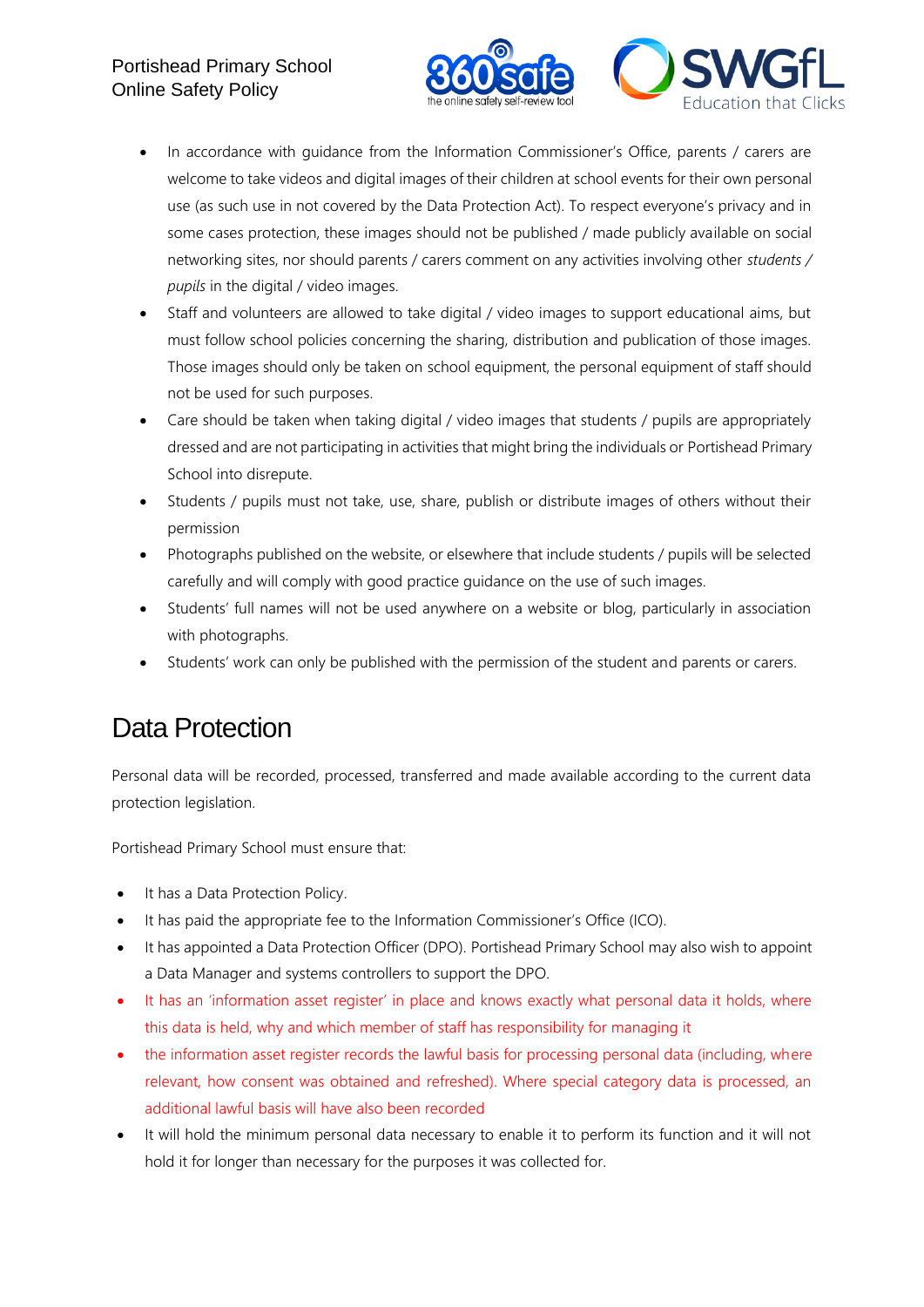

- Data held must be accurate and up to date. Inaccuracies are corrected without unnecessary delay.
- The lawful basis for processing personal data (including, where relevant, consent) has been identified and documented and details provided in a Privacy Notice. (see Privacy Notice section in the appendix)
- Where special category data is processed, a lawful basis and a separate condition for processing have been identified.
- Data Protection Impact Assessments (DPIA) are carried out.
- It has clear and understood arrangements for access to and the security, storage and transfer of personal data, including, where necessary, adequate contractual clauses or safeguards where personal data is passed to third parties e.g. cloud service providers.
- Procedures must be in place to deal with the individual rights of the data subject i.e. a Subject Access Requests to see all or a part of their personal data held by the data controller.
- There are clear and understood data retention policies and routines for the deletion and disposal of data.
- There is a policy for reporting, logging, managing and recovering from an information risk incident which recognises the requirement to report relevant data breaches to the ICO within 72 hours of the breach, where feasible.
- Consideration has been given to the protection of personal data when accessed using any remote access solutions.
- All schools must have a Freedom of Information Policy which sets out how it will deal with FOI requests.
- All staff receive data handling awareness / data protection training and are made aware of their responsibilities.

Staff must ensure that they:

- At all times take care to ensure the safe keeping of personal data, minimising the risk of its loss or misuse.
- Use personal data only on secure password protected computers and other devices, ensuring that they are properly "logged-off" at the end of any session in which they are using personal data.
- Transfer data using encryption and secure password protected devices.

When personal data is stored on any portable computer system, memory stick or any other removable media:

- The data must be encrypted and password protected.
- The device must be password protected.
- The device must offer approved virus and malware checking software.
- The data must be securely deleted from the device, in line with school policy (below) once it has been transferred or its use is complete.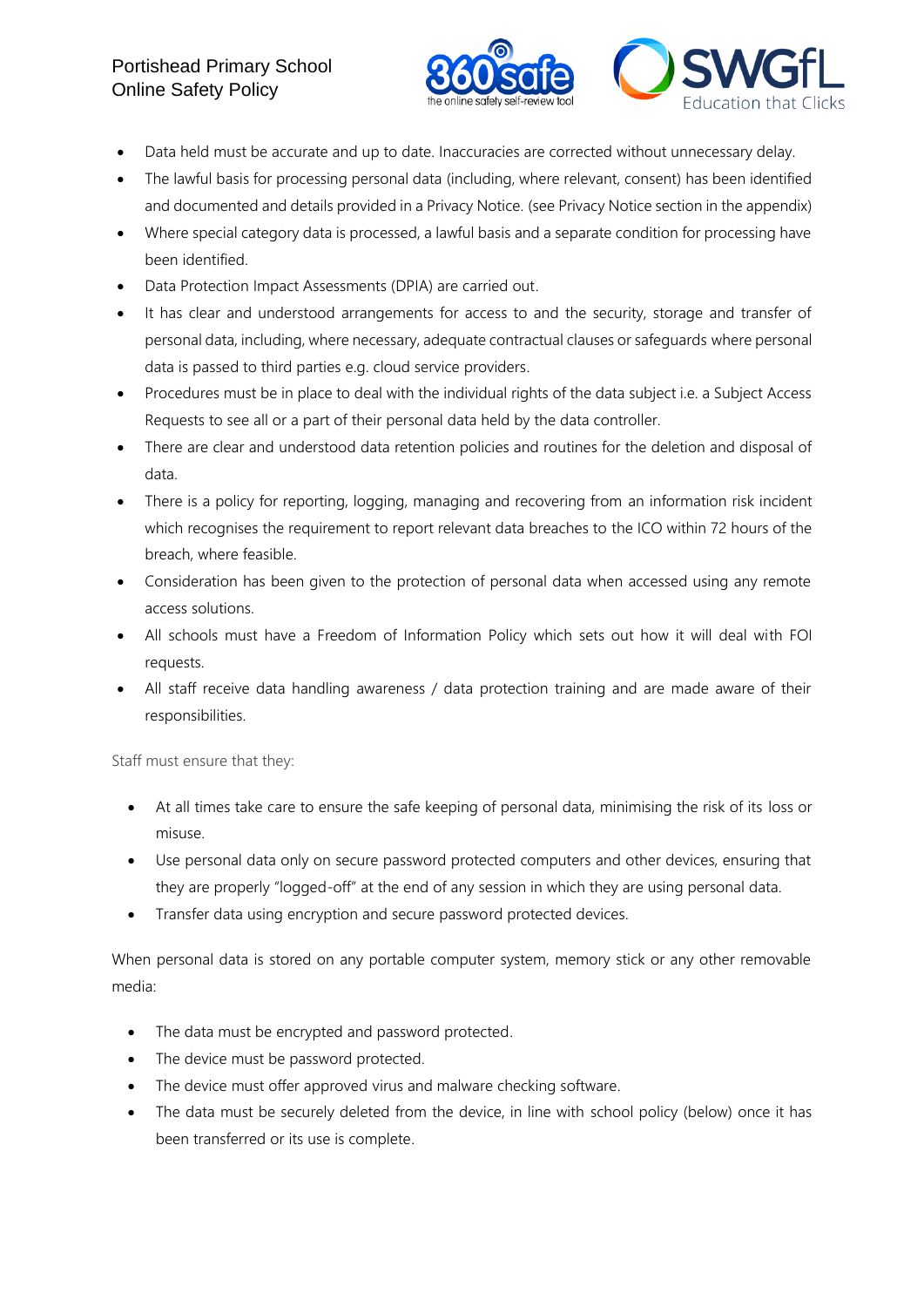

### **Communications**

A wide range of rapidly developing communications technologies has the potential to enhance learning. The following table shows how the school currently considers the benefit of using these technologies for education outweighs their risks / disadvantages:

|                                                                    | adults                    | Staff & other            |                |         | Students / Pupils               |                          |                               |              |  |
|--------------------------------------------------------------------|---------------------------|--------------------------|----------------|---------|---------------------------------|--------------------------|-------------------------------|--------------|--|
| <b>Communication Technologies</b>                                  | Allowed                   | Allowed at certain times | Not allowed    | Allowed | Allowed at start and end of day | Allowed at certain times | Allowed with staff permission | Not allowed  |  |
| Mobile phones may be brought to the school / academy               | $\boldsymbol{\mathsf{x}}$ |                          |                |         | X                               |                          |                               |              |  |
| Use of mobile phones in lessons                                    |                           |                          | X              |         |                                 |                          |                               | X            |  |
| Use of mobile phones in social time                                | X                         |                          |                |         |                                 |                          |                               |              |  |
| Taking photos on mobile phones / cameras                           |                           |                          | $\pmb{\times}$ |         |                                 |                          |                               | $\mathsf{x}$ |  |
| Use of other mobile devices e.g. tablets, gaming devices           |                           | X                        |                |         |                                 |                          | X                             |              |  |
| Use of personal email addresses in school, or on school<br>network | $\boldsymbol{\mathsf{x}}$ |                          |                |         |                                 |                          |                               | $\mathsf{x}$ |  |
| Use of school email for personal emails                            |                           |                          | $\mathsf{x}$   |         |                                 |                          |                               | X            |  |
| Use of messaging apps                                              |                           | X                        |                |         |                                 |                          |                               | X            |  |
| Use of social media                                                |                           | X                        |                |         |                                 |                          |                               | X            |  |
| Use of blogs                                                       |                           | X                        |                |         |                                 |                          | X                             |              |  |

When using communication technologies Portishead Primary School considers the following as good practice:

• The official school email service may be regarded as safe and secure and is monitored. Users should be aware that email communications are monitored. Staff and students / pupils should therefore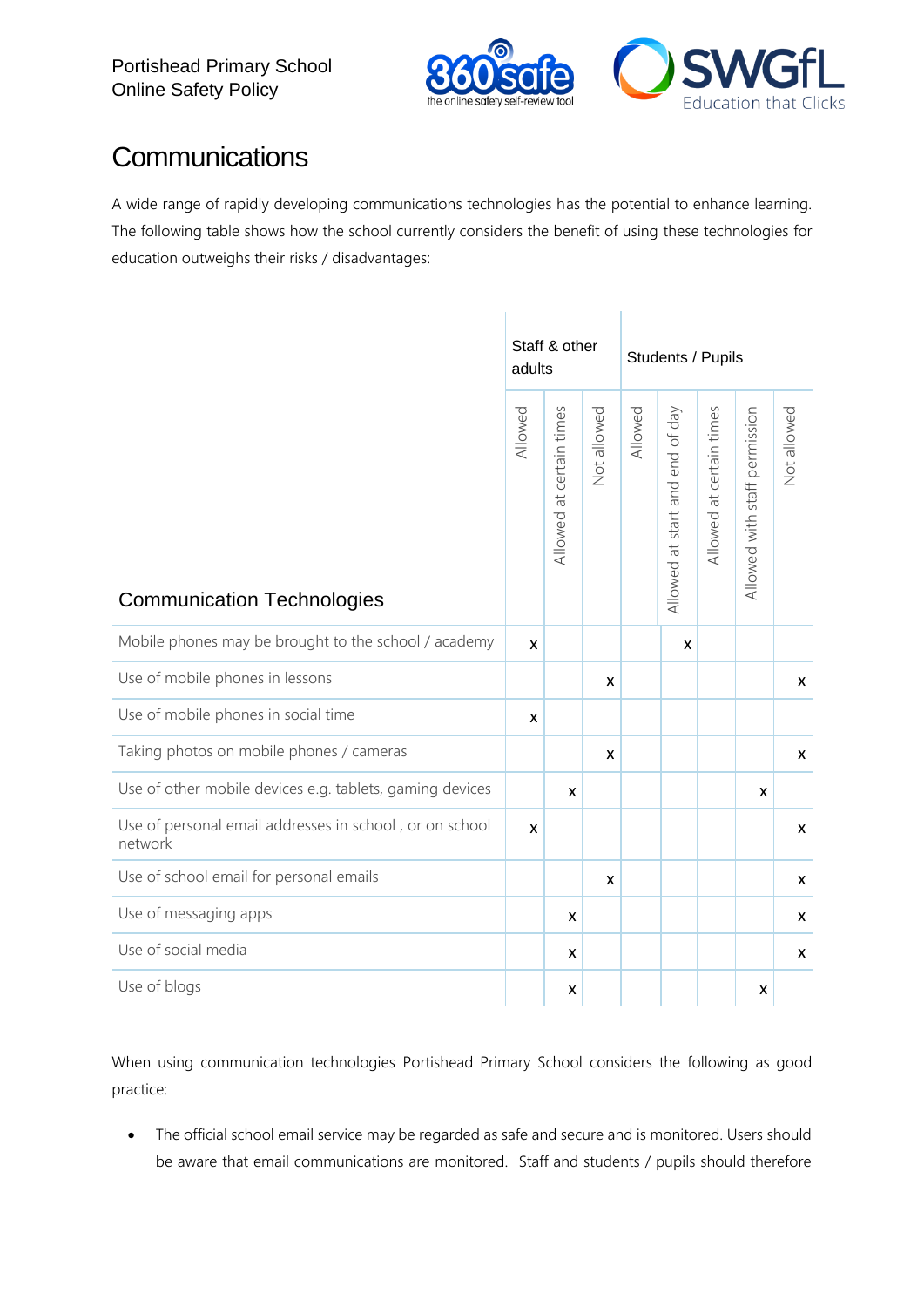

use only Portishead Primary School email service to communicate with others when in school, or on school systems (e.g. by remote access).

- Users must immediately report, to the nominated person in accordance with Portishead Primary School policy, the receipt of any communication that makes them feel uncomfortable, is offensive, discriminatory, threatening or bullying in nature and must not respond to any such communication.
- Any digital communication between staff and students / pupils or parents / carers (email, social media, chat, blogs, VLE etc) must be professional in tone and content. These communications may only take place on official (monitored) school systems. Personal email addresses, text messaging or social media must not be used for these communications.
- Whole class / group email addresses may be used at KS1, while students at KS2 will be provided with individual school email addresses for educational use.
- Students should be taught about online safety issues, such as the risks attached to the sharing of personal details. They should also be taught strategies to deal with inappropriate communications and be reminded of the need to communicate appropriately when using digital technologies.
- Personal information should not be posted on Portishead Primary School website and only official email addresses should be used to identify members of staff.

### Social Media - Protecting Professional Identity

All schools, academies, MATs and local authorities have a duty of care to provide a safe learning environment for pupils and staff. Schools, MATs and local authorities could be held responsible, indirectly for acts of their employees in the course of their employment. Staff members who harass, engage in online bullying, discriminate on the grounds of sex, race or disability or who defame a third party may render Portishead Primary School or MAT liable to the injured party. Reasonable steps to prevent predictable harm must be in place.

Portishead Primary School provides the following measures to ensure reasonable steps are in place to minimise risk of harm to pupils, staff and the school through:

- Ensuring that personal information is not published
- Training is provided including: acceptable use; social media risks; checking of settings; data protection; reporting issues.
- Clear reporting guidance, including responsibilities, procedures and sanctions
- Risk assessment, including legal risk

School staff should ensure that:

- No reference should be made in social media to students, parents / carers or school staff
- They do not engage in online discussion on personal matters relating to members of the school community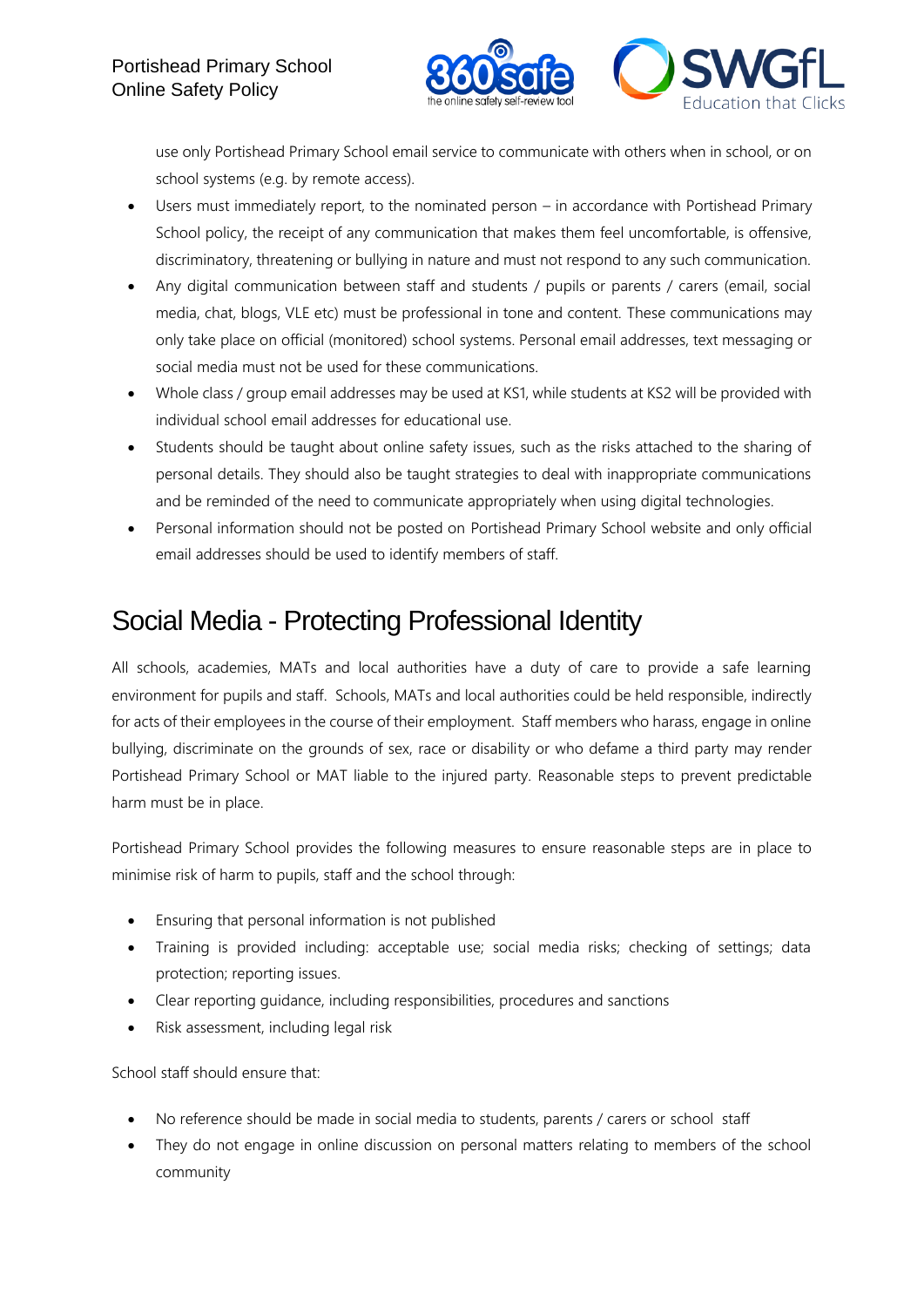

- Personal opinions should not be attributed to the school or MAT
- Security settings on personal social media profiles are regularly checked to minimise risk of loss of personal information

When official school social media accounts are established there should be:

- A process for approval by senior leaders
- Clear processes for the administration and monitoring of these accounts involving at least two members of staff
- A code of behaviour for users of the accounts, including
- Systems for reporting and dealing with abuse and misuse
- Understanding of how incidents may be dealt with under school disciplinary procedures

Personal Use:

- Personal communications are those made via a personal social media accounts. In all cases, where a personal account is used which associates itself with Portishead Primary School or impacts on the school/ academy, it must be made clear that the member of staff is not communicating on behalf of Portishead Primary School with an appropriate disclaimer. Such personal communications are within the scope of this policy
- Personal communications which do not refer to or impact upon the school are outside the scope of this policy
- Where excessive personal use of social media in school is suspected, and considered to be interfering with relevant duties, disciplinary action may be taken
- Portishead Primary School permits reasonable and appropriate access to private social media sites

Monitoring of Public Social Media

- As part of active social media engagement, it is considered good practice to pro-actively monitor the Internet for public postings about the school
- The school should effectively respond to social media comments made by others according to a defined policy or process

The school's use of social media for professional purposes will be checked regularly by the senior risk officer and Online Safety Group to ensure compliance with the school policies.

### Dealing with unsuitable / inappropriate activities

Some internet activity e.g. accessing child abuse images or distributing racist material is illegal and would obviously be banned from school and all other technical systems. Other activities e.g. cyber-bullying would be banned and could lead to criminal prosecution. There are however a range of activities which may,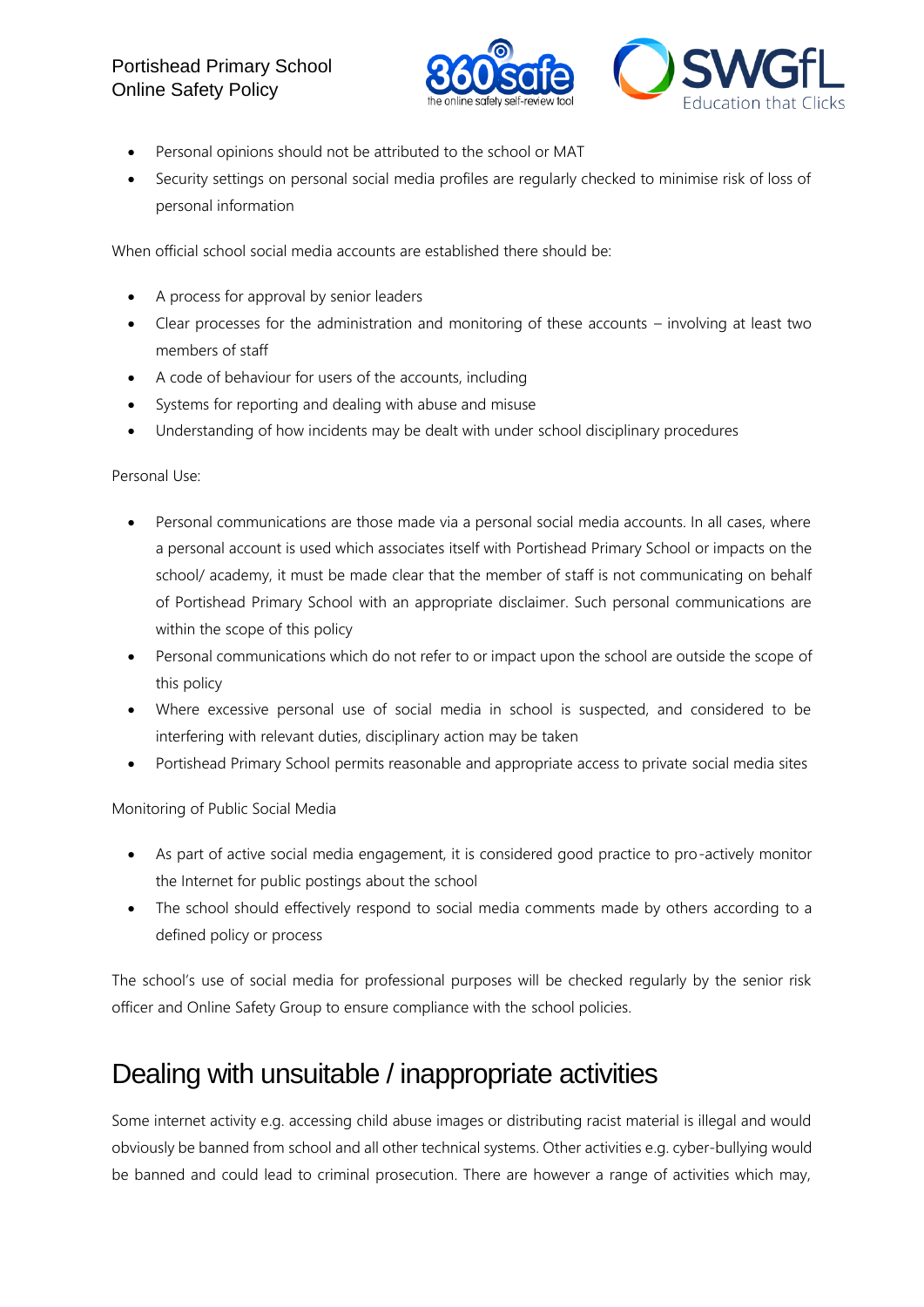

generally, be legal but would be inappropriate in a school /academy context, either because of the age of the users or the nature of those activities.

Portishead Primary School believes that the activities referred to in the following section would be inappropriate in a school context and that users, as defined below, should not engage in these activities in / or outside Portishead Primary School when using school equipment or systems. Portishead Primary School policy restricts usage as follows:

| <b>User Actions</b>                                                                                                                                                     |                                                                                                                                                                                  | Acceptable | Acceptable at certain times | Acceptable for nominated users | Unacceptable | Unacceptable and illega |
|-------------------------------------------------------------------------------------------------------------------------------------------------------------------------|----------------------------------------------------------------------------------------------------------------------------------------------------------------------------------|------------|-----------------------------|--------------------------------|--------------|-------------------------|
|                                                                                                                                                                         | Child sexual abuse images - The making, production or distribution<br>of indecent images of children. Contrary to The Protection of<br>Children Act 1978                         |            |                             |                                |              | $\times$                |
| comments that contain or relate to:<br>Users shall not visit Internet sites, make, post, download, upload,<br>data transfer, communicate or pass on, material, remarks, | Grooming, incitement, arrangement or facilitation of sexual acts<br>against children Contrary to the Sexual Offences Act 2003.                                                   |            |                             |                                |              | X                       |
|                                                                                                                                                                         | Possession of an extreme pornographic image (grossly offensive,<br>disgusting or otherwise of an obscene character) Contrary to the<br>Criminal Justice and Immigration Act 2008 |            |                             |                                |              | X                       |
| proposals or                                                                                                                                                            | Criminally racist material in UK - to stir up religious hatred (or hatred<br>on the grounds of sexual orientation) - contrary to the Public Order<br>Act 1986                    |            |                             |                                |              | X                       |
|                                                                                                                                                                         | Pornography                                                                                                                                                                      |            |                             |                                | X            |                         |
|                                                                                                                                                                         | Promotion of any kind of discrimination                                                                                                                                          |            |                             |                                | X            |                         |
|                                                                                                                                                                         | threatening behaviour, including promotion of physical violence or<br>mental harm                                                                                                |            |                             |                                | X            |                         |
|                                                                                                                                                                         | Promotion of extremism or terrorism                                                                                                                                              |            |                             |                                | X            |                         |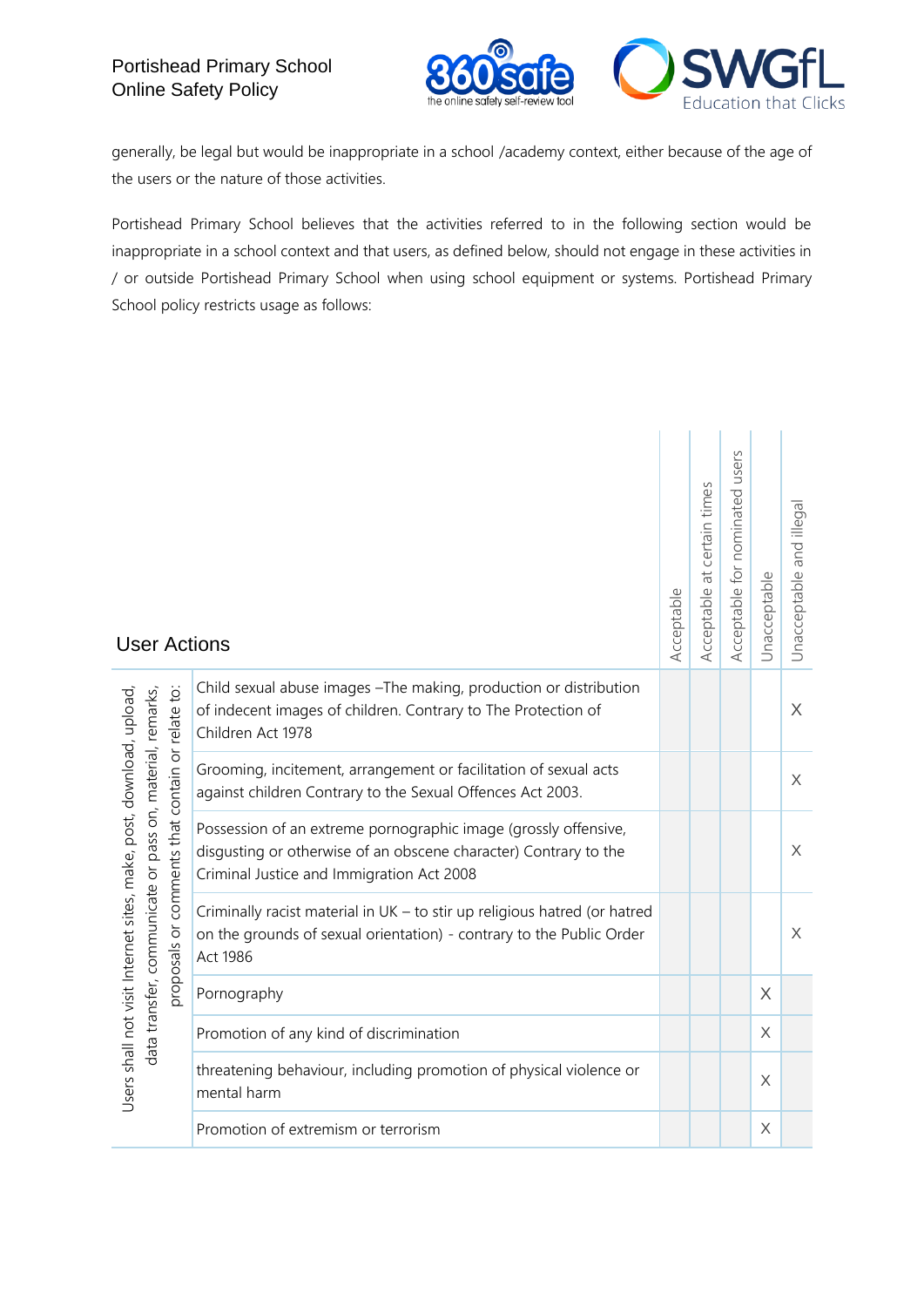

|                                                                                                                                                                        | Any other information which may be offensive to colleagues or<br>breaches the integrity of the ethos of the school or brings the school<br>into disrepute |  |   |   | X |  |
|------------------------------------------------------------------------------------------------------------------------------------------------------------------------|-----------------------------------------------------------------------------------------------------------------------------------------------------------|--|---|---|---|--|
| Using school systems to run a private business                                                                                                                         |                                                                                                                                                           |  |   |   | X |  |
| Using systems, applications, websites or other mechanisms that bypass the<br>filtering or other safeguards employed by the school / academy                            |                                                                                                                                                           |  |   |   | X |  |
| Infringing copyright                                                                                                                                                   |                                                                                                                                                           |  |   |   | X |  |
| Revealing or publicising confidential or proprietary information (eg financial /<br>personal information, databases, computer / network access codes and<br>passwords) |                                                                                                                                                           |  |   |   | X |  |
|                                                                                                                                                                        | Creating or propagating computer viruses or other harmful files                                                                                           |  |   |   | X |  |
| use of the internet)                                                                                                                                                   | Unfair usage (downloading / uploading large files that hinders others in their                                                                            |  |   |   | X |  |
|                                                                                                                                                                        | On-line gaming (educational)                                                                                                                              |  | X |   |   |  |
|                                                                                                                                                                        | On-line gaming (non-educational)                                                                                                                          |  | X |   |   |  |
| On-line gambling                                                                                                                                                       |                                                                                                                                                           |  |   |   | x |  |
|                                                                                                                                                                        | On-line shopping / commerce                                                                                                                               |  |   |   | X |  |
| File sharing                                                                                                                                                           |                                                                                                                                                           |  |   | X |   |  |
| Use of social media                                                                                                                                                    |                                                                                                                                                           |  |   |   | x |  |
|                                                                                                                                                                        | Use of messaging apps                                                                                                                                     |  |   |   | X |  |
|                                                                                                                                                                        | Use of video broadcasting e.g. Youtube                                                                                                                    |  | X |   |   |  |

### Responding to incidents of misuse

This guidance is intended for use when staff need to manage incidents that involve the use of online services. It encourages a safe and secure approach to the management of the incident. Incidents might involve illegal or inappropriate activities (see "User Actions" above).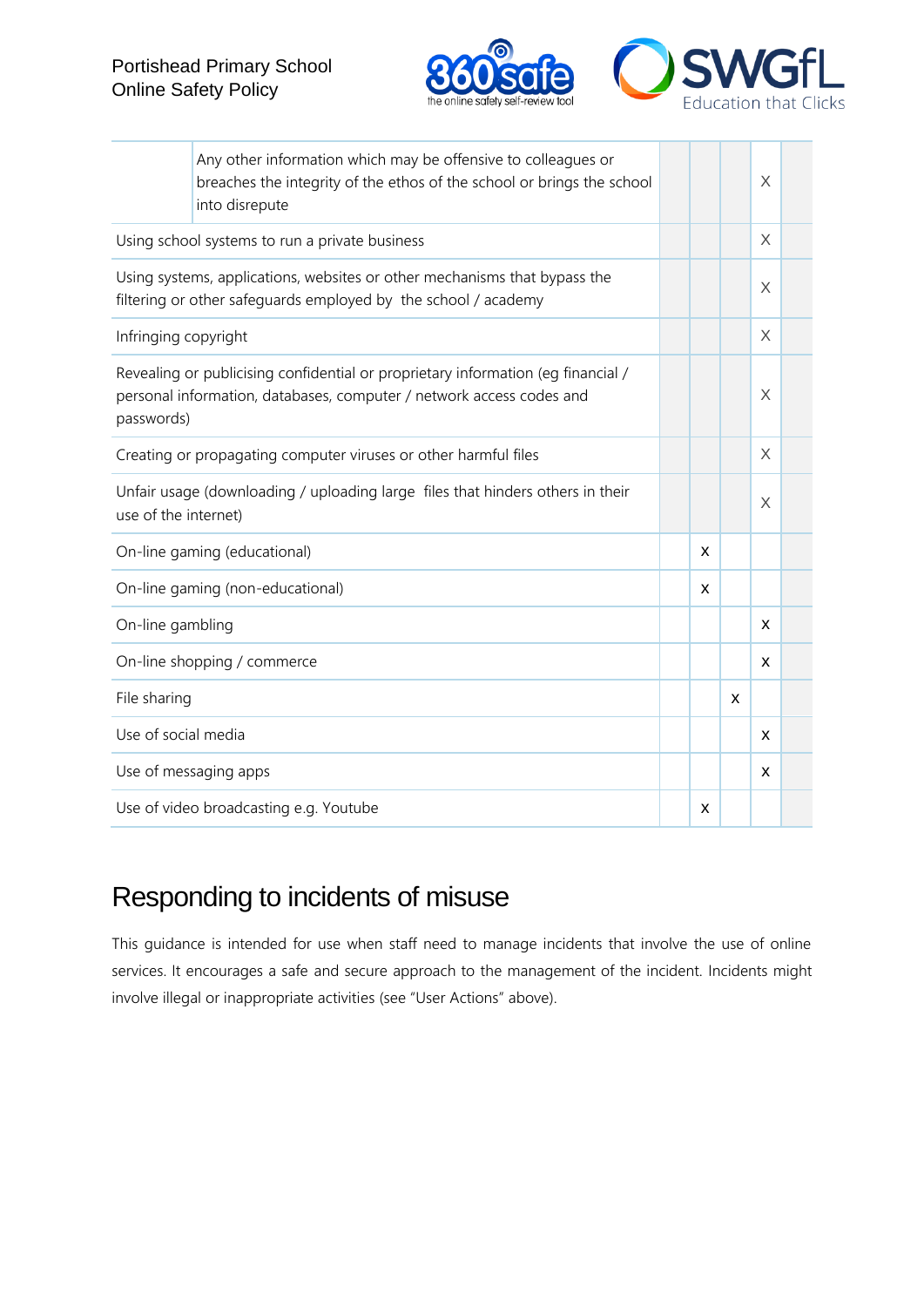

# Illegal Incidents

If there is any suspicion that the web site(s) concerned may contain child abuse images, or if there is any other suspected illegal activity, refer to the right hand side of the Flowchart (below and appendix) for responding to online safety incidents and report immediately to the police.

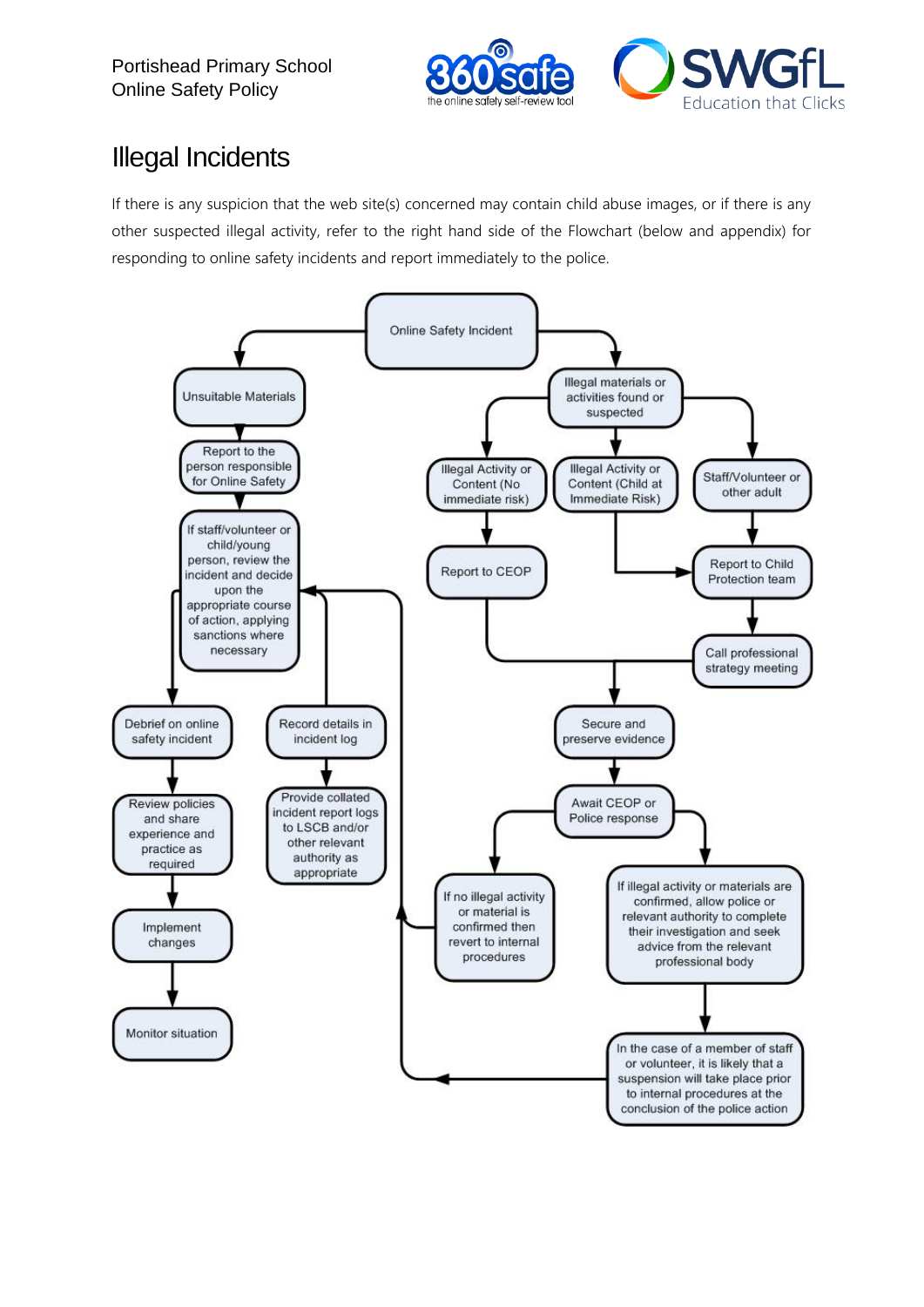

# Other Incidents

It is hoped that all members of Portishead Primary School community will be responsible users of digital technologies, who understand and follow school policy. However, there may be times when infringements of the policy could take place, through careless or irresponsible or, very rarely, through deliberate misuse.

In the event of suspicion, all steps in this procedure should be followed:

- Have more than one senior member of staff involved in this process. This is vital to protect individuals if accusations are subsequently reported.
- Conduct the procedure using a designated computer that will not be used by young people and if necessary can be taken off site by the police should the need arise. Use the same computer for the duration of the procedure.
- It is important to ensure that the relevant staff should have appropriate internet access to conduct the procedure, but also that the sites and content visited are closely monitored and recorded (to provide further protection).
- Record the URL of any site containing the alleged misuse and describe the nature of the content causing concern. It may also be necessary to record and store screenshots of the content on the machine being used for investigation. These may be printed, signed and attached to the form (except in the case of images of child sexual abuse – see below)
- Once this has been completed and fully investigated the group will need to judge whether this concern has substance or not. If it does then appropriate action will be required and could include the following:
	- o Internal response or discipline procedures
	- o Involvement by Local Authority / Academy Group or national / local organisation (as relevant).
	- o Police involvement and/or action
- If content being reviewed includes images of child abuse then the monitoring should be halted and referred to the Police immediately. Other instances to report to the police would include:
	- o incidents of 'grooming' behaviour
	- o the sending of obscene materials to a child
	- o adult material which potentially breaches the Obscene Publications Act
	- o criminally racist material
	- o promotion of terrorism or extremism
	- o other criminal conduct, activity or materials
	- Isolate the computer in question as best you can. Any change to its state may hinder a later police investigation.

It is important that all of the above steps are taken as they will provide an evidence trail for Portishead Primary School and possibly the police and demonstrate that visits to these sites were carried out for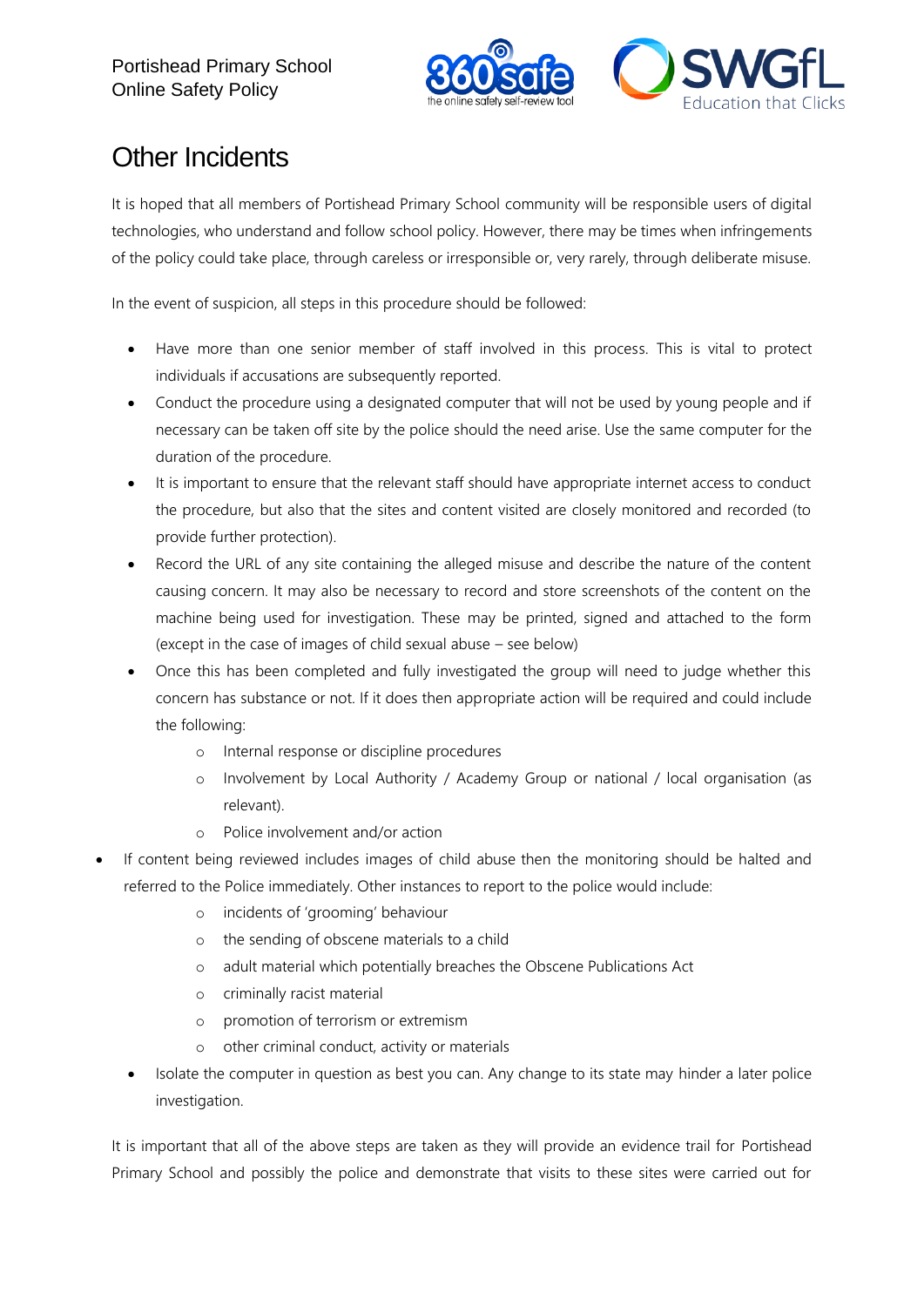

Actions / Sanctions

safeguarding purposes. The completed form should be retained by the group for evidence and reference purposes.

### School Actions & Sanctions

It is more likely that Portishead Primary School will need to deal with incidents that involve inappropriate rather than illegal misuse. It is important that any incidents are dealt with as soon as possible in a proportionate manner, and that members of the school community are aware that incidents have been dealt with. It is intended that incidents of misuse will be dealt with through normal behaviour / disciplinary procedures as follows:

| <b>Students / Pupils Incidents</b>                                                                                                                                 | Refer to class teacher / tutor | Refer to Head of Department / Year / other | Refer to Headteacher / Principal | Refer to Police | staff for action re<br>Refer to technical support | filtering / security etc. | Inform parents / carers | Removal of network / internet access rights | Warning | Further sanction eg detention / exclusion |
|--------------------------------------------------------------------------------------------------------------------------------------------------------------------|--------------------------------|--------------------------------------------|----------------------------------|-----------------|---------------------------------------------------|---------------------------|-------------------------|---------------------------------------------|---------|-------------------------------------------|
| Deliberately accessing or trying to access material that<br>could be considered illegal (see list in earlier section on<br>unsuitable / inappropriate activities). |                                | X                                          | X                                | X               |                                                   |                           |                         |                                             |         |                                           |
| Unauthorised use of non-educational sites during<br>lessons                                                                                                        | X                              |                                            |                                  |                 |                                                   |                           | X                       |                                             |         |                                           |
| Unauthorised / inappropriate use of mobile phone /<br>digital camera / other mobile device                                                                         |                                | X                                          | X                                |                 |                                                   |                           | X                       |                                             |         |                                           |
| Unauthorised / inappropriate use of social media /<br>messaging apps / personal email                                                                              |                                | $\pmb{\times}$                             |                                  |                 |                                                   |                           |                         |                                             |         |                                           |
| Unauthorised downloading or uploading of files                                                                                                                     |                                | $\pmb{\mathsf{x}}$                         | X                                |                 |                                                   |                           | X                       |                                             |         |                                           |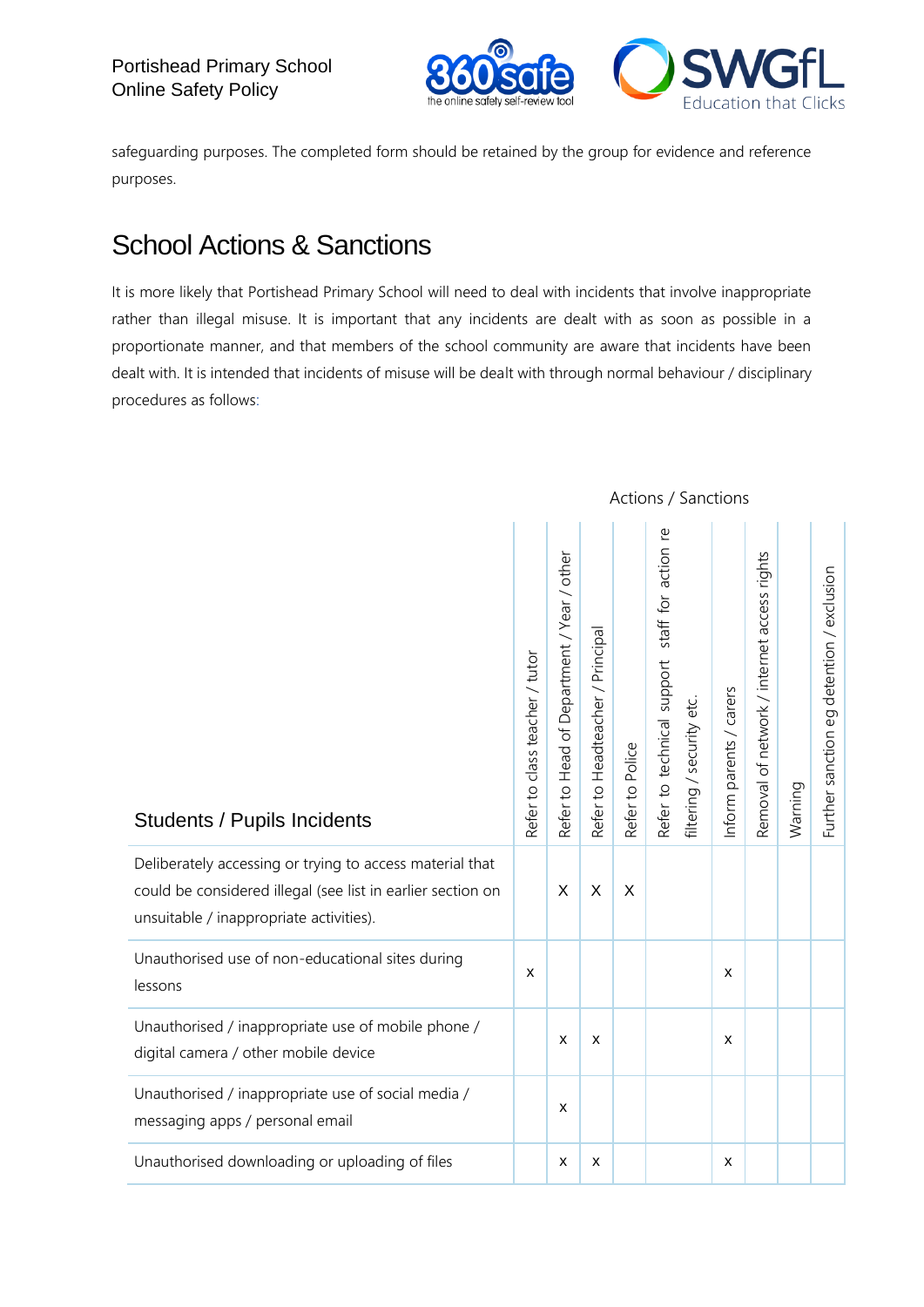



| Allowing others to access school network by sharing<br>username and passwords                                                 | X | x | X |   |   | x |   | x |   |
|-------------------------------------------------------------------------------------------------------------------------------|---|---|---|---|---|---|---|---|---|
| Attempting to access or accessing Portishead Primary<br>School network, using another student's / pupil's<br>account          | X |   |   |   |   | x |   | x |   |
| Attempting to access or accessing Portishead Primary<br>School network, using the account of a member of staff                |   |   | X |   | x | X |   |   | x |
| Corrupting or destroying the data of other users                                                                              | X | X |   |   |   | X | X |   |   |
| Sending an email, text or message that is regarded as<br>offensive, harassment or of a bullying nature                        |   |   | X |   |   | x |   | x | X |
| Continued infringements of the above, following<br>previous warnings or sanctions                                             |   |   | X |   |   | X |   |   | X |
| Actions which could bring Portishead Primary School<br>into disrepute or breach the integrity of the ethos of the<br>school   |   |   | X |   |   | X |   |   | X |
| Using proxy sites or other means to subvert the school's<br>/ academy's filtering system                                      |   |   | X |   |   | X |   |   | X |
| Accidentally accessing offensive or pornographic<br>material and failing to report the incident                               |   | x | X |   |   |   |   |   |   |
| Deliberately accessing or trying to access offensive or<br>pornographic material                                              |   | X | X | X |   | X |   |   | x |
| Receipt or transmission of material that infringes the<br>copyright of another person or infringes the Data<br>Protection Act |   |   | X |   |   | X |   |   | x |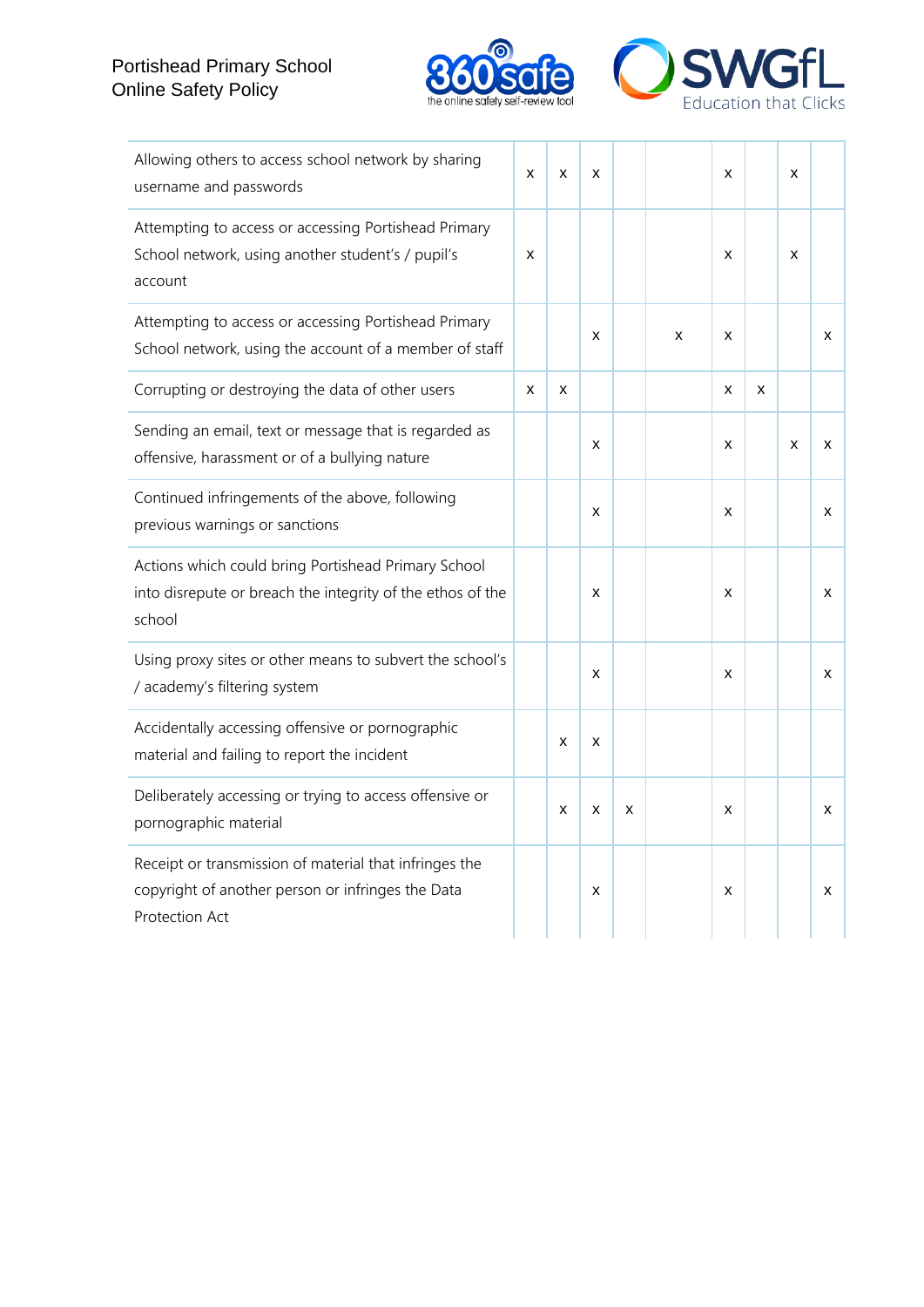

### Actions / Sanctions

| <b>Staff Incidents</b>                                                                                                                                                   | Refer to line manager | Refer to Headteacher Principal | / HR<br>Refer to Local Authority | Refer to Police | Refer to Technical Support Staff<br>etc.<br>for action re filtering | Warning | Suspension | Disciplinary action |
|--------------------------------------------------------------------------------------------------------------------------------------------------------------------------|-----------------------|--------------------------------|----------------------------------|-----------------|---------------------------------------------------------------------|---------|------------|---------------------|
| Deliberately accessing or trying to access material that could<br>be considered illegal (see list in earlier section on unsuitable /<br>inappropriate activities).       |                       | X                              | X                                | X               |                                                                     |         |            |                     |
| Inappropriate personal use of the internet / social media /<br>personal email                                                                                            |                       | X                              |                                  |                 |                                                                     |         |            |                     |
| Unauthorised downloading or uploading of files                                                                                                                           |                       | Χ                              |                                  |                 |                                                                     |         |            |                     |
| Allowing others to access school network by sharing<br>username and passwords or attempting to access or<br>accessing the school network, using another person's account |                       | X                              |                                  |                 |                                                                     | X       |            |                     |
| Careless use of personal data e.g. holding or transferring data<br>in an insecure manner                                                                                 |                       | X                              |                                  |                 |                                                                     | X       |            |                     |
| Deliberate actions to breach data protection or network<br>security rules                                                                                                |                       | X                              |                                  |                 |                                                                     | X       |            |                     |
| Corrupting or destroying the data of other users or causing<br>deliberate damage to hardware or software                                                                 |                       | X                              |                                  | x               |                                                                     | X       |            |                     |
| Sending an email, text or message that is regarded as<br>offensive, harassment or of a bullying nature                                                                   |                       | Х                              | x                                |                 |                                                                     |         |            |                     |
| Using personal email / social networking / instant messaging<br>/ text messaging to carrying out digital communications with<br>students / pupils                        |                       | X                              |                                  |                 |                                                                     |         |            |                     |
| Actions which could compromise the staff member's<br>professional standing                                                                                               |                       |                                | X                                |                 |                                                                     |         |            |                     |
| Actions which could bring Portishead Primary School into<br>disrepute or breach the integrity of the ethos of Portishead<br>Primary School                               |                       |                                | X                                |                 |                                                                     |         |            |                     |